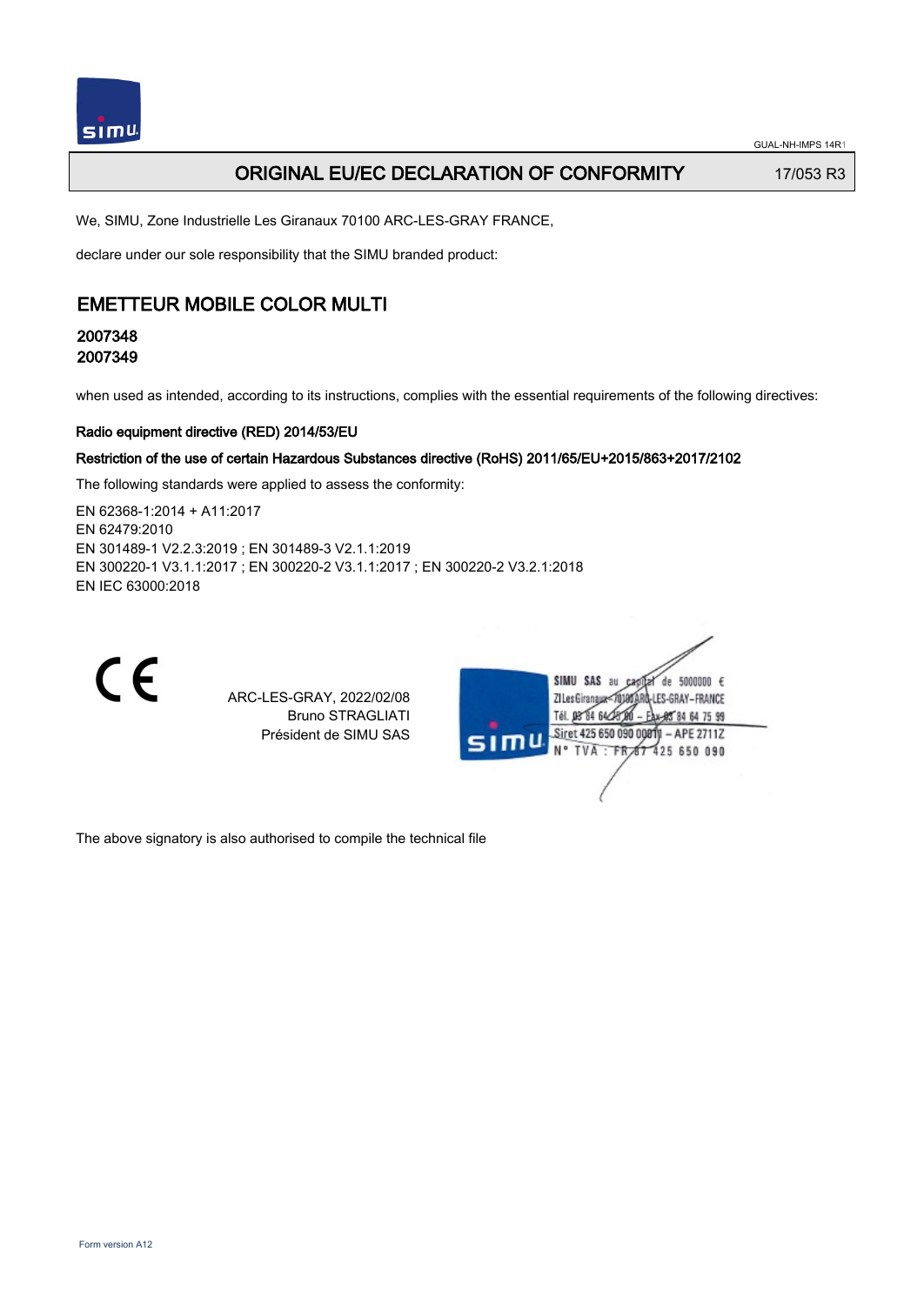

# ORIGINAL EU/EC DECLARATION OF CONFORMITY DECLARATION EU/CE DE CONFORMITE ORIGINALE

17/053 R3

We, SIMU, Zone Industrielle Les Giranaux 70100 ARC-LES-GRAY FRANCE, Nous,

declare under our sole responsibility that the SIMU branded product: declarons sous notre seule responsabilité que le produit de marque SIMU

# EMETTEUR MOBILE COLOR MULTI

## 2007348 2007349

when used as intended, according to its instructions, complies with the essential requirements of the following directives: utilisé, selon l'usage prévu, comme décrit dans son manuel d'utilisation, est conforme aux exigences essentielles des directives suivantes

#### Radio equipment directive (RED) 2014/53/EU

Directive sur les équipements radio 2014/53/EU

### Restriction of the use of certain Hazardous Substances directive (RoHS) 2011/65/EU+2015/863+2017/2102

Directive RoHS 2011/65/EU+2015/863+2017/2102

The following standards were applied to assess the conformity: Les normes de référence suivantes ont été appliquées pour évaluer la conformité

EN 62368‑1:2014 + A11:2017 EN 62479:2010 EN 301489‑1 V2.2.3:2019 ; EN 301489‑3 V2.1.1:2019 EN 300220‑1 V3.1.1:2017 ; EN 300220‑2 V3.1.1:2017 ; EN 300220‑2 V3.2.1:2018 EN IEC 63000:2018

CE

ARC-LES-GRAY, 2022/02/08 Bruno STRAGLIATI Président de SIMU SAS



The above signatory is also authorised to compile the technical file La personne signataire ci-dessus est aussi celle autorisée à constituer le dossier technique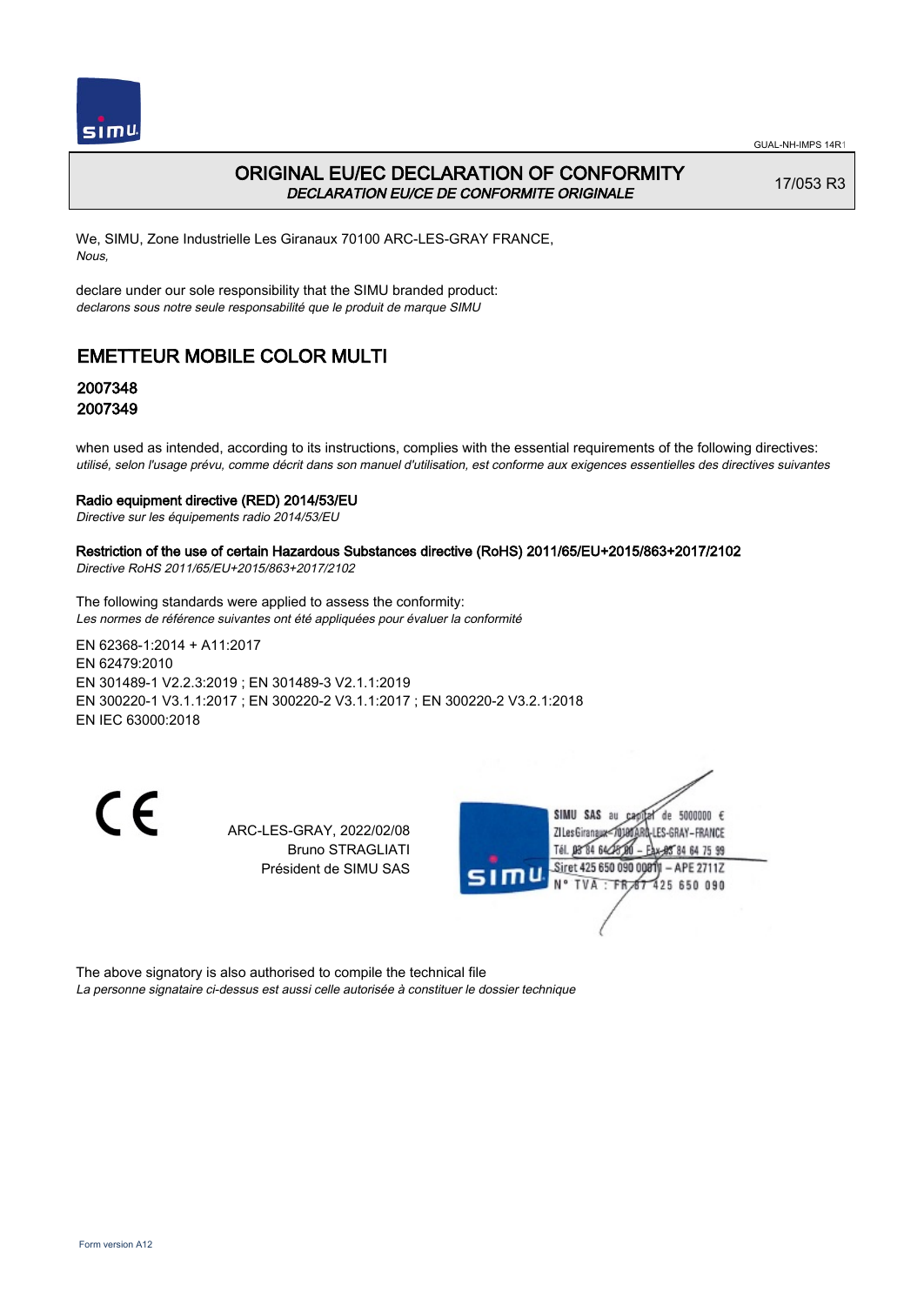

## ORIGINAL EU/EC DECLARATION OF CONFORMITY ORIGINAL EU/EG-KONFORMITÄTSERKLÄRUNG

17/053 R3

We, SIMU, Zone Industrielle Les Giranaux 70100 ARC-LES-GRAY FRANCE, Wir,

declare under our sole responsibility that the SIMU branded product: erklären unter unserer alleinigen Verantwortung, dass das mit der Marke SIMU versehene Produkt

# EMETTEUR MOBILE COLOR MULTI

## 2007348 2007349

when used as intended, according to its instructions, complies with the essential requirements of the following directives: den einschlägigen Bestimmungen der folgenden Richtlinien entspricht, wenn es nach den Anweisungen des Herstellers bestimmungsgemäß verwendet wird

### Radio equipment directive (RED) 2014/53/EU

Funkanlagen-Richtlinie 2014/53/EU

### Restriction of the use of certain Hazardous Substances directive (RoHS) 2011/65/EU+2015/863+2017/2102

RoHS-Richtlinie 2011/65/EU+2015/863+2017/2102

The following standards were applied to assess the conformity: Die Konformität wird durch die Einhaltung folgender Normen nachgewiesen

EN 62368‑1:2014 + A11:2017 EN 62479:2010 EN 301489‑1 V2.2.3:2019 ; EN 301489‑3 V2.1.1:2019 EN 300220‑1 V3.1.1:2017 ; EN 300220‑2 V3.1.1:2017 ; EN 300220‑2 V3.2.1:2018 EN IEC 63000:2018

 $\epsilon$ 

ARC-LES-GRAY, 2022/02/08 Bruno STRAGLIATI Président de SIMU SAS



The above signatory is also authorised to compile the technical file

Die oben genannte Person ist auch bevollmächtigt, die relevanten technischen Unterlagen zusammenzustellen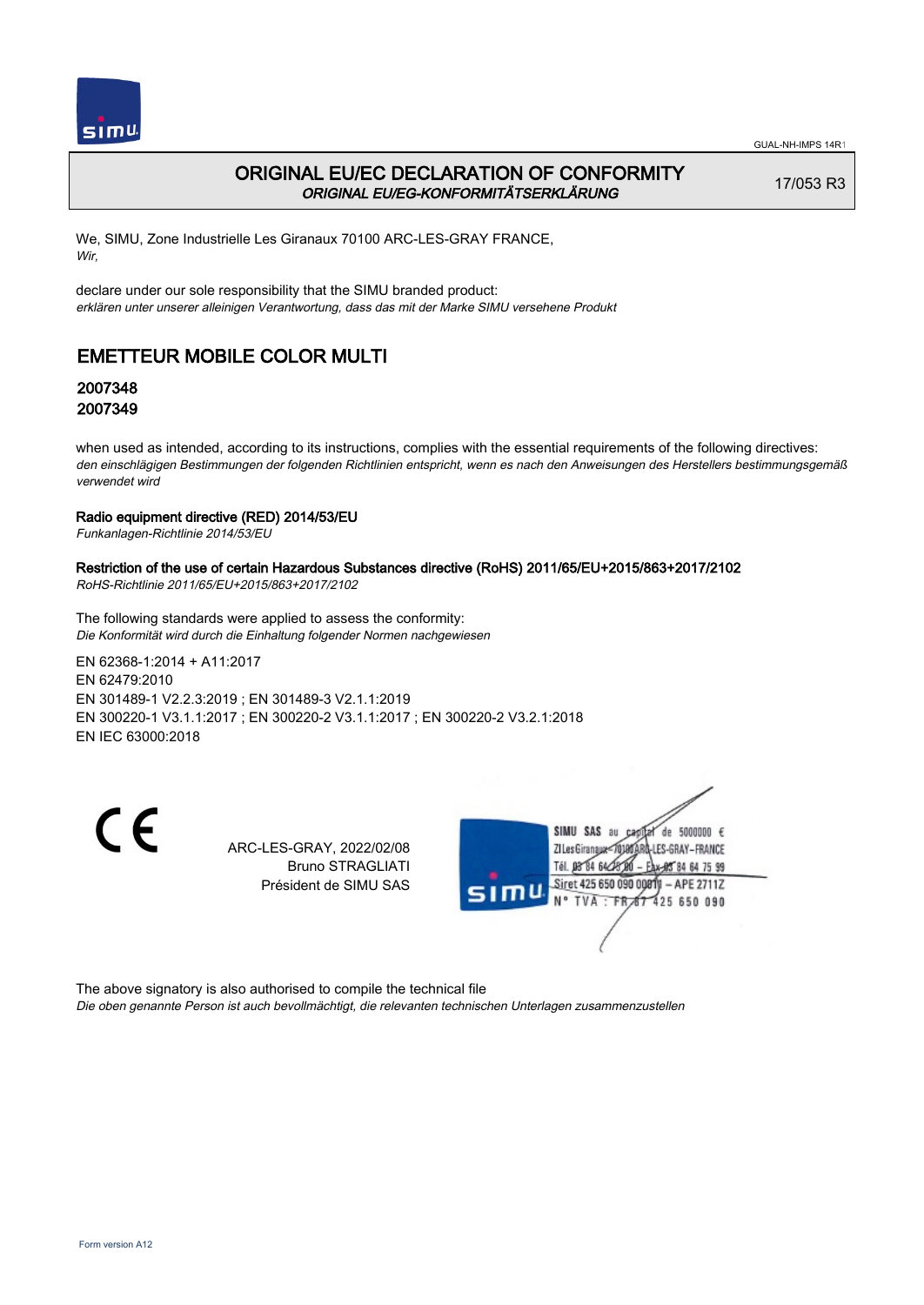

## ORIGINAL EU/EC DECLARATION OF CONFORMITY DECLARACIÓN UE/CE DE CONFORMIDAD ORIGINAL

17/053 R3

We, SIMU, Zone Industrielle Les Giranaux 70100 ARC-LES-GRAY FRANCE, Nosotros,

declare under our sole responsibility that the SIMU branded product: declaramos bajo nuestra única responsabilidad, que los productos de la marca SIMU

# EMETTEUR MOBILE COLOR MULTI

## 2007348 2007349

when used as intended, according to its instructions, complies with the essential requirements of the following directives: cuando se utilizan según el uso previsto, de conformidad con sus instrucciones, cumplen con los requisitos esenciales de las siguientes directivas

### Radio equipment directive (RED) 2014/53/EU

Directiva equipos radioeléctricos 2014/53/EU

### Restriction of the use of certain Hazardous Substances directive (RoHS) 2011/65/EU+2015/863+2017/2102

Directiva RoHS 2011/65/EU+2015/863+2017/2102

The following standards were applied to assess the conformity: Las siguientes normas de referencia han sido aplicadas para evaluar la conformidad

EN 62368‑1:2014 + A11:2017 EN 62479:2010 EN 301489‑1 V2.2.3:2019 ; EN 301489‑3 V2.1.1:2019 EN 300220‑1 V3.1.1:2017 ; EN 300220‑2 V3.1.1:2017 ; EN 300220‑2 V3.2.1:2018 EN IEC 63000:2018

 $\epsilon$ 

ARC-LES-GRAY, 2022/02/08 Bruno STRAGLIATI Président de SIMU SAS



The above signatory is also authorised to compile the technical file

el firmante, anteriormente mencionado tambien esta facultado para elaborar el expediente tecnico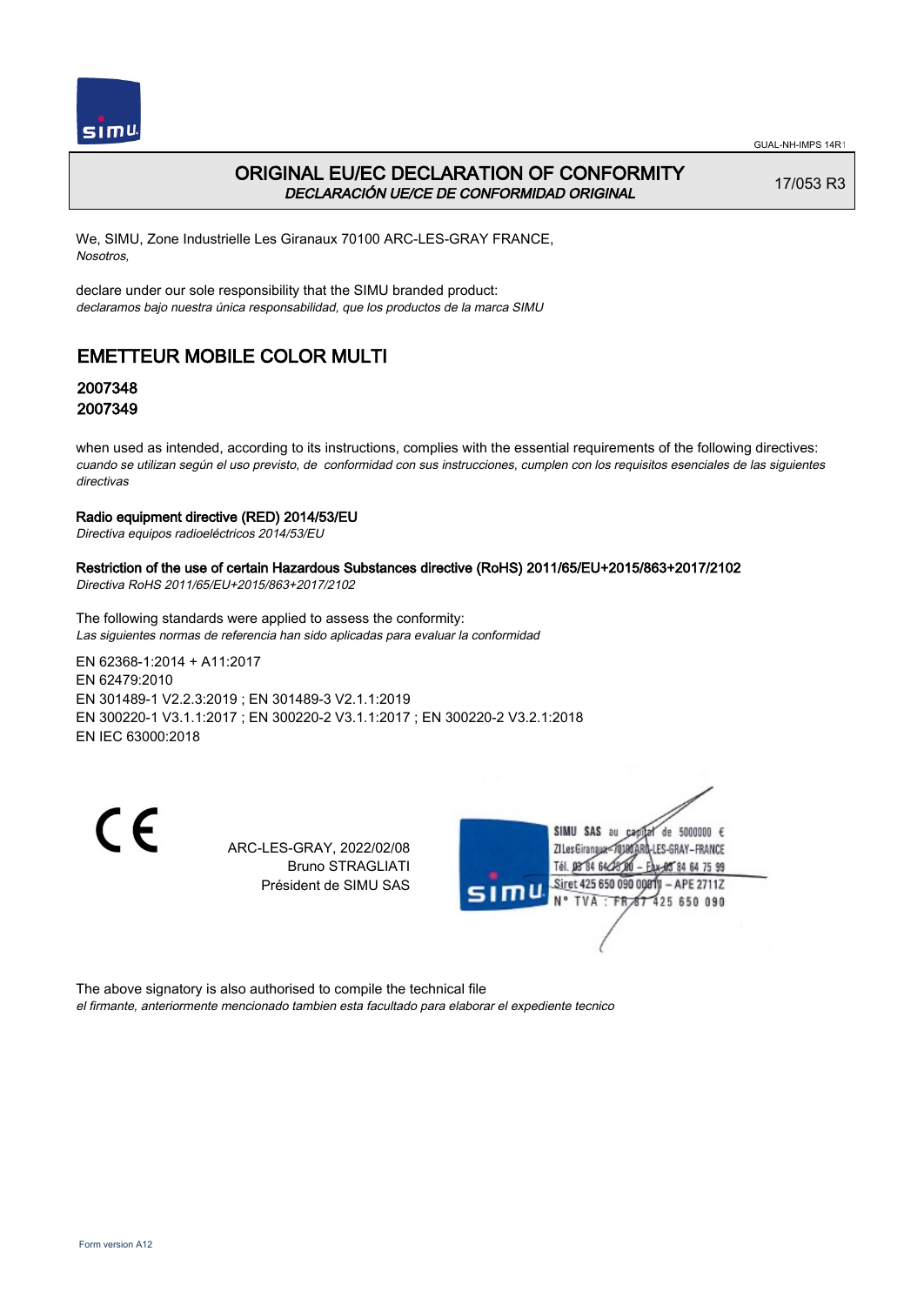

## ORIGINAL EU/EC DECLARATION OF CONFORMITY DICHIARAZIONE DI CONFORMITÀ UE/CE ORIGINALE

17/053 R3

We, SIMU, Zone Industrielle Les Giranaux 70100 ARC-LES-GRAY FRANCE, Noi,

declare under our sole responsibility that the SIMU branded product: dichiariamo sotto la nostra esclusiva responsabilità che l'appareccho di marca SIMU

# EMETTEUR MOBILE COLOR MULTI

## 2007348 2007349

when used as intended, according to its instructions, complies with the essential requirements of the following directives: se utilizzato secondo l'uso previsto, come descritto nel suo manuale d'istruzioni, è conforme ai requisiti essenziali delle seguenti Direttive

#### Radio equipment directive (RED) 2014/53/EU

Direttiva apparecchiature radio 2014/53/EU

### Restriction of the use of certain Hazardous Substances directive (RoHS) 2011/65/EU+2015/863+2017/2102

Direttiva RoHS 2011/65/EU+2015/863+2017/2102

The following standards were applied to assess the conformity: I seguenti standard di riferimento sono stati applicati per ottenere la conformità

EN 62368‑1:2014 + A11:2017 EN 62479:2010 EN 301489‑1 V2.2.3:2019 ; EN 301489‑3 V2.1.1:2019 EN 300220‑1 V3.1.1:2017 ; EN 300220‑2 V3.1.1:2017 ; EN 300220‑2 V3.2.1:2018 EN IEC 63000:2018

CE

ARC-LES-GRAY, 2022/02/08 Bruno STRAGLIATI Président de SIMU SAS



The above signatory is also authorised to compile the technical file Il firmatario è inoltre autorizzato a costituire il fascicolo tecnico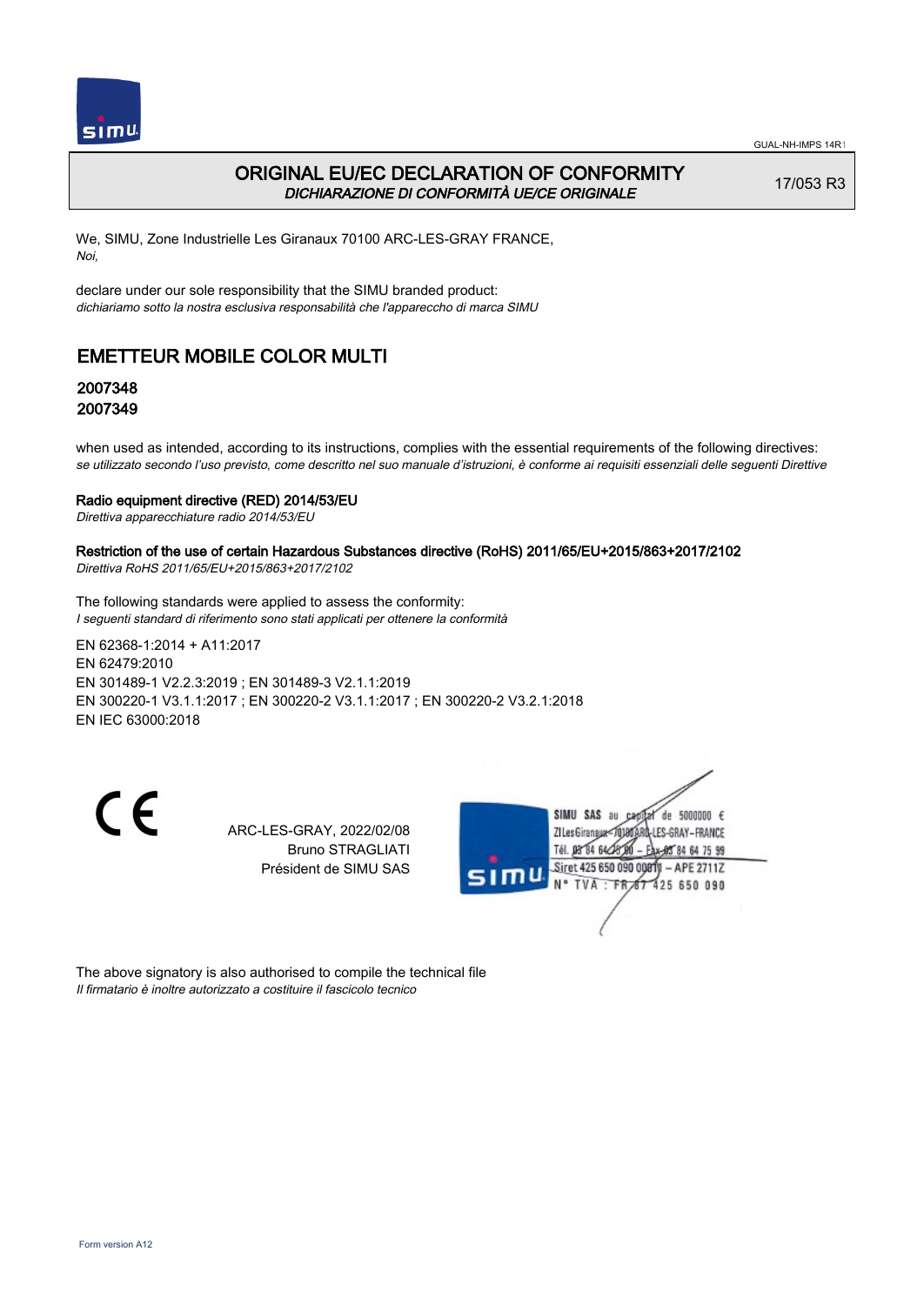

# ORIGINAL EU/EC DECLARATION OF CONFORMITY ОРИГИНАЛНА EU/EC ДЕКЛАРАЦИЯ ЗА СЪОТВЕТСТВИЕ

17/053 R3

We, SIMU, Zone Industrielle Les Giranaux 70100 ARC-LES-GRAY FRANCE, Ние,

declare under our sole responsibility that the SIMU branded product: декларираме на своя лична отговорност, че продукт с търговска марка SIMU

# EMETTEUR MOBILE COLOR MULTI

## 2007348 2007349

when used as intended, according to its instructions, complies with the essential requirements of the following directives: когато се използва съобразно предназначението си и в съответствие с инструкциите е в съответствие с основните изисквания на следните директиви

### Radio equipment directive (RED) 2014/53/EU

Директива за радио оборудване 2014/53/EU

### Restriction of the use of certain Hazardous Substances directive (RoHS) 2011/65/EU+2015/863+2017/2102

RoHS Директива относно ограничението на употребата на определени опасни вещества в електрическото и електронното оборудване 2011/65/EU+2015/863+2017/2102

The following standards were applied to assess the conformity: Следните референтни стандарти са приложени за оценяване на съответствието

EN 62368‑1:2014 + A11:2017 EN 62479:2010 EN 301489‑1 V2.2.3:2019 ; EN 301489‑3 V2.1.1:2019 EN 300220‑1 V3.1.1:2017 ; EN 300220‑2 V3.1.1:2017 ; EN 300220‑2 V3.2.1:2018 EN IEC 63000:2018

CE

ARC-LES-GRAY, 2022/02/08 Bruno STRAGLIATI Président de SIMU SAS



The above signatory is also authorised to compile the technical file Гоеподписващия също е упълномощен да съставя техническо досие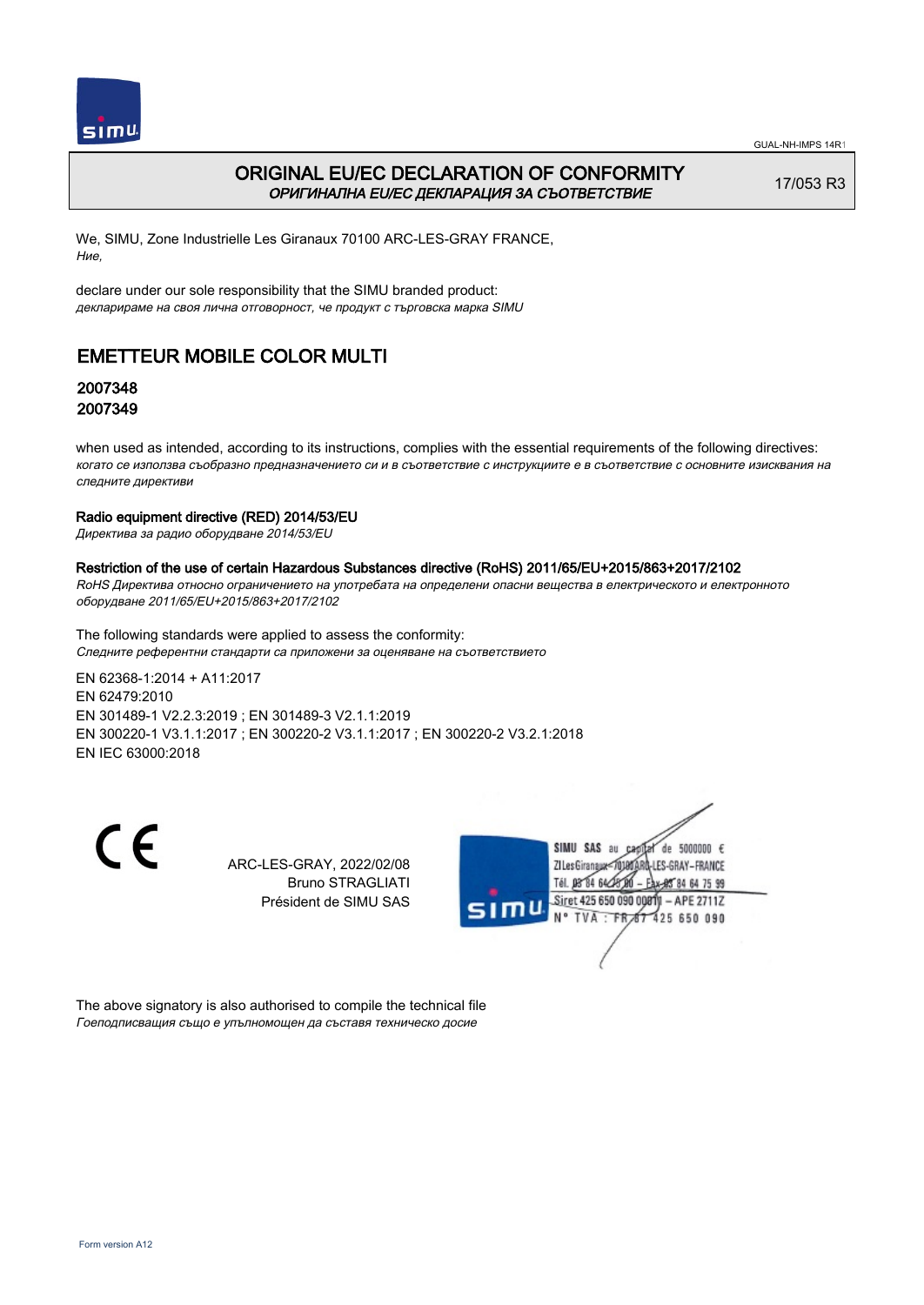

# ORIGINAL EU/EC DECLARATION OF CONFORMITY ORIGINÁLNÍ EU/ES PROHLÁŠENÍ O SHODĚ

17/053 R3

We, SIMU, Zone Industrielle Les Giranaux 70100 ARC-LES-GRAY FRANCE, My,

declare under our sole responsibility that the SIMU branded product: prohlašujeme na svou výlučnou odpovědnost, že výrobek značky SIMU

# EMETTEUR MOBILE COLOR MULTI

## 2007348 2007349

when used as intended, according to its instructions, complies with the essential requirements of the following directives: pokud je používán v souladu s účelem použití a s návodem, splňuje základní požadavky těchto směrnic

### Radio equipment directive (RED) 2014/53/EU

Směrnice o dodávání rádiových zařízení na trh 2014/53/EU

#### Restriction of the use of certain Hazardous Substances directive (RoHS) 2011/65/EU+2015/863+2017/2102

Směrnice o omezení používání některých nebezpečných látek v elektrických a elektronických zařízeních 2011/65/EU+2015/863+2017/2102

The following standards were applied to assess the conformity: Pro posouzení shody byly použity následující normy

EN 62368‑1:2014 + A11:2017 EN 62479:2010 EN 301489‑1 V2.2.3:2019 ; EN 301489‑3 V2.1.1:2019 EN 300220‑1 V3.1.1:2017 ; EN 300220‑2 V3.1.1:2017 ; EN 300220‑2 V3.2.1:2018 EN IEC 63000:2018

CE

ARC-LES-GRAY, 2022/02/08 Bruno STRAGLIATI Président de SIMU SAS



The above signatory is also authorised to compile the technical file Výše uvedená osoba je také osoba pověřená sestavením technické dokumentace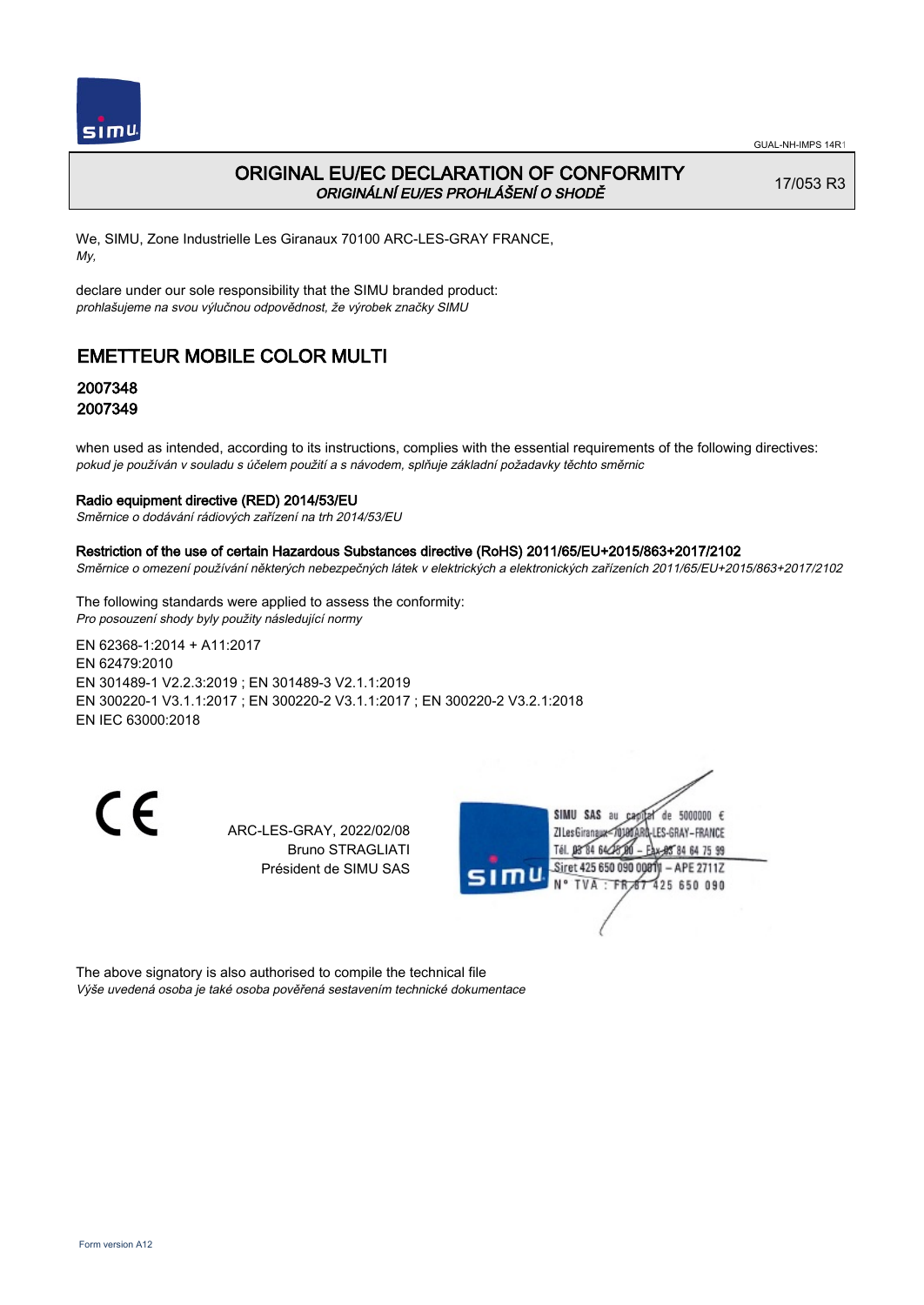

# ORIGINAL EU/EC DECLARATION OF CONFORMITY ORIGINAL EU/EF-OVERENSSTEMMELSESERKLÆRING

17/053 R3

We, SIMU, Zone Industrielle Les Giranaux 70100 ARC-LES-GRAY FRANCE, Vi,

declare under our sole responsibility that the SIMU branded product: erklærer som eneansvarlige, at SIMU mærkede produkter

# EMETTEUR MOBILE COLOR MULTI

## 2007348 2007349

when used as intended, according to its instructions, complies with the essential requirements of the following directives: når det anvendes efter hensigten, efter dennes instrukser, overholder kravene i følgende direktiver

### Radio equipment directive (RED) 2014/53/EU

Radioudstyrsdirektivet 2014/53/EU

## Restriction of the use of certain Hazardous Substances directive (RoHS) 2011/65/EU+2015/863+2017/2102

RoHS direktiv 2011/65/EU+2015/863+2017/2102

The following standards were applied to assess the conformity: Referencestandarderne der følger blev anvendt til at vurdere overholdelsen

EN 62368‑1:2014 + A11:2017 EN 62479:2010 EN 301489‑1 V2.2.3:2019 ; EN 301489‑3 V2.1.1:2019 EN 300220‑1 V3.1.1:2017 ; EN 300220‑2 V3.1.1:2017 ; EN 300220‑2 V3.2.1:2018 EN IEC 63000:2018

CE

ARC-LES-GRAY, 2022/02/08 Bruno STRAGLIATI Président de SIMU SAS



The above signatory is also authorised to compile the technical file Personen nævnt ovenfor er også godkendt til at udarbejde det tekniske dossier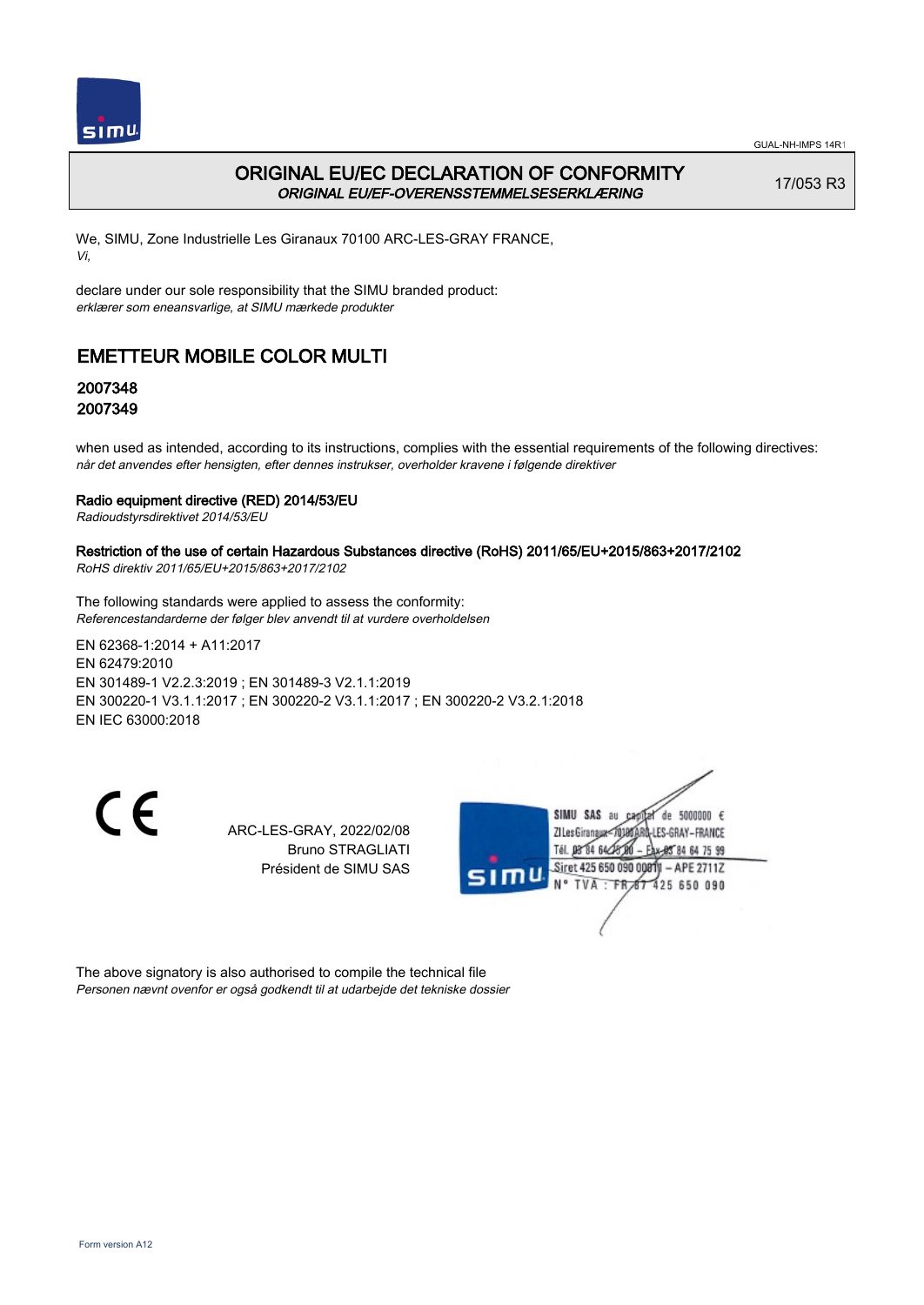

# ORIGINAL EU/EC DECLARATION OF CONFORMITY EL/EK VASTAVUSDEKLARATSIOON

17/053 R3

We, SIMU, Zone Industrielle Les Giranaux 70100 ARC-LES-GRAY FRANCE, Meie,

declare under our sole responsibility that the SIMU branded product: kinnitame kogu vastutusega, et SIMU kaubamärgiga tooted

# EMETTEUR MOBILE COLOR MULTI

## 2007348 2007349

when used as intended, according to its instructions, complies with the essential requirements of the following directives: kui kasutatakse eesmärgipäraselt ja juhiste kohaselt, vastavad käesoleva direktiivi põhinõuetele

#### Radio equipment directive (RED) 2014/53/EU

Direktiiv raadioseadmete turul kättesaadavuse kohta 2014/53/EU

#### Restriction of the use of certain Hazardous Substances directive (RoHS) 2011/65/EU+2015/863+2017/2102

RoHs direktiiv ohtlike ainete kasutamise piirangute kohta elektri- ja elektroonikaseadmetes 2011/65/EU+2015/863+2017/2102

The following standards were applied to assess the conformity: Vastavusdeklaratsiooni hindamiseks kasutatakse järgmisi standardeid

EN 62368‑1:2014 + A11:2017 EN 62479:2010 EN 301489‑1 V2.2.3:2019 ; EN 301489‑3 V2.1.1:2019 EN 300220‑1 V3.1.1:2017 ; EN 300220‑2 V3.1.1:2017 ; EN 300220‑2 V3.2.1:2018 EN IEC 63000:2018

CE

ARC-LES-GRAY, 2022/02/08 Bruno STRAGLIATI Président de SIMU SAS



The above signatory is also authorised to compile the technical file Eelpool nimetatud isik on volitatud koostama tehnilist dokumentatsiooni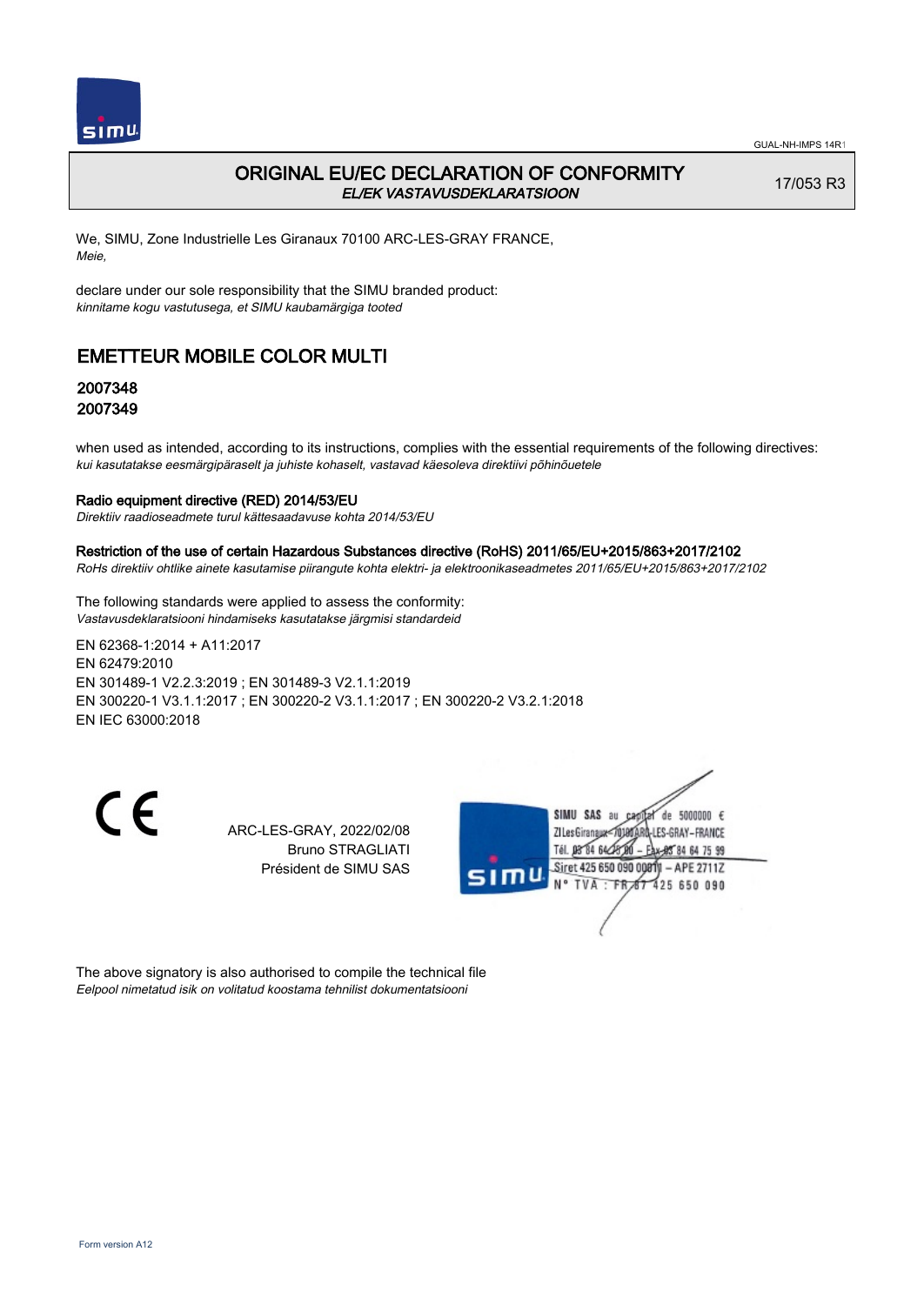

# ORIGINAL EU/EC DECLARATION OF CONFORMITY ALKUPERÄISET EU/EY-VAATIMUSTENMUKAISUUSVAKUUTUS

17/053 R3

We, SIMU, Zone Industrielle Les Giranaux 70100 ARC-LES-GRAY FRANCE, Me,

declare under our sole responsibility that the SIMU branded product: vakuutamme omalla vastuullamme, että SIMU merkkituote

# EMETTEUR MOBILE COLOR MULTI

# 2007348 2007349

when used as intended, according to its instructions, complies with the essential requirements of the following directives: kun käytettynä oikein ja sen ohjeiden mukaan, noudattaa seuraavien direktiivien olennaisia vaatimuksia

### Radio equipment directive (RED) 2014/53/EU

Radiolaitteiden direktiivin 2014/53/EU

### Restriction of the use of certain Hazardous Substances directive (RoHS) 2011/65/EU+2015/863+2017/2102

RoHS direktiivin 2011/65/EU+2015/863+2017/2102

The following standards were applied to assess the conformity: Seuraavia viitestandardeja sovellettiin vaatimustenmukaisuusvakuutusta arvioitaessa

EN 62368‑1:2014 + A11:2017 EN 62479:2010 EN 301489‑1 V2.2.3:2019 ; EN 301489‑3 V2.1.1:2019 EN 300220‑1 V3.1.1:2017 ; EN 300220‑2 V3.1.1:2017 ; EN 300220‑2 V3.2.1:2018 EN IEC 63000:2018

CE

ARC-LES-GRAY, 2022/02/08 Bruno STRAGLIATI Président de SIMU SAS



The above signatory is also authorised to compile the technical file Yllä allekirjoittaja on myös valtuutettu kokoamaan teknisten tiedostojen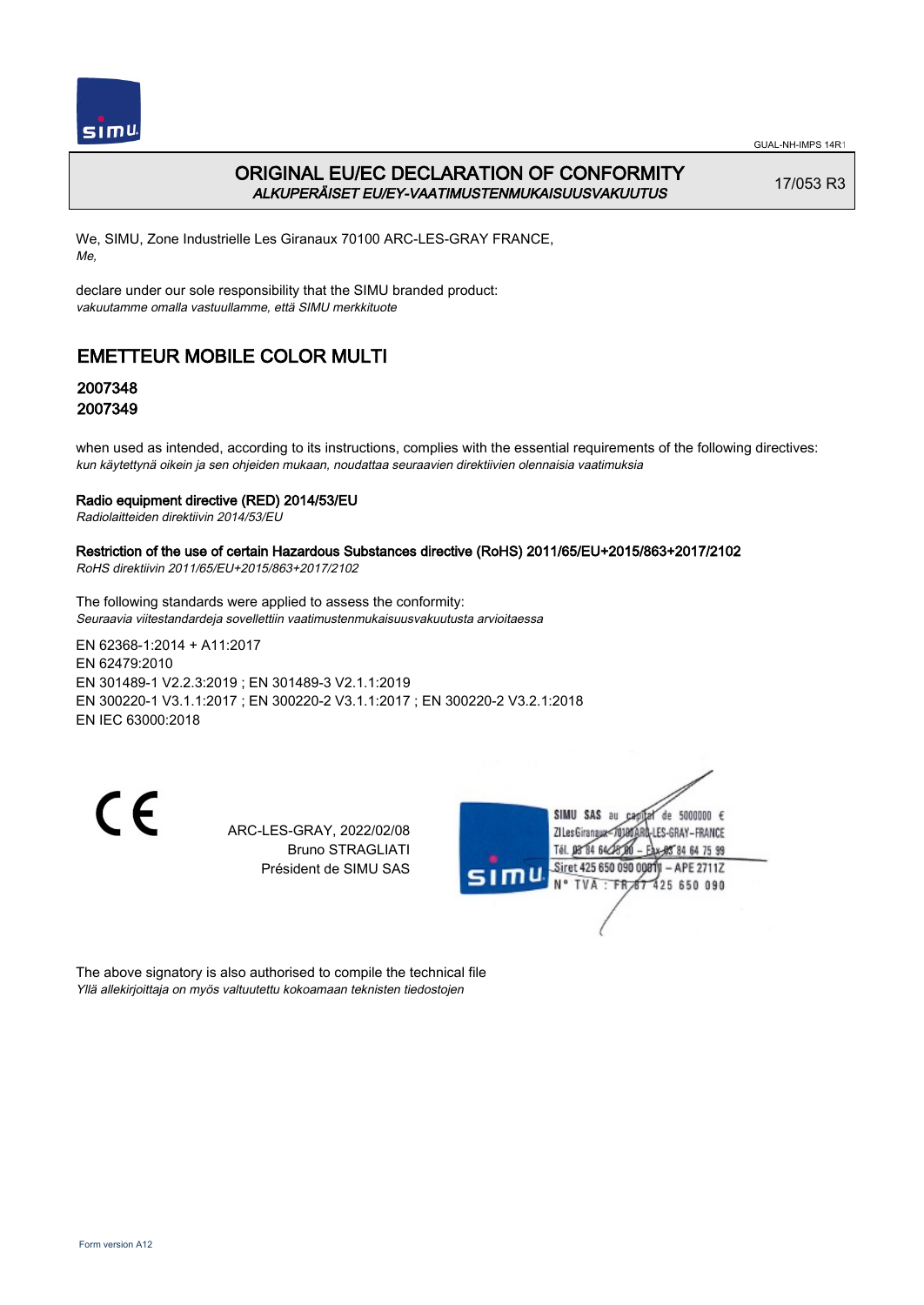

## ORIGINAL EU/EC DECLARATION OF CONFORMITY ΠΡΩΤΟΤΥΠΟ ΔΗΛΩΣΗ ΣΥΜΜΟΡΦΩΣΗΣ ΕΕ/EK

17/053 R3

We, SIMU, Zone Industrielle Les Giranaux 70100 ARC-LES-GRAY FRANCE, εμείς,

declare under our sole responsibility that the SIMU branded product: Δηλώνουμε αναλαμβάνοντας την αποκλειστική ευθύνη ότι το επώνυμο προϊόν SIMU

# EMETTEUR MOBILE COLOR MULTI

## 2007348 2007349

when used as intended, according to its instructions, complies with the essential requirements of the following directives: όταν χρησιμοποιείται όπως έχει προβλεφθεί, σύμφωνα με τις οδηγίες του, συμφωνεί με τις βασικές απαιτήσεις των ακόλουθων οδηγιών

#### Radio equipment directive (RED) 2014/53/EU

Οδηγία ραδιοεξοπλισμού 2014/53/EU

# Restriction of the use of certain Hazardous Substances directive (RoHS) 2011/65/EU+2015/863+2017/2102

Οδηγίας RoHS 2011/65/EU+2015/863+2017/2102

The following standards were applied to assess the conformity: Τα πρότυπα αναφοράς που ακολουθούν εφαρμόστηκαν με σκοπό την αξιολόγηση της συμμόρφωσης

EN 62368‑1:2014 + A11:2017 EN 62479:2010 EN 301489‑1 V2.2.3:2019 ; EN 301489‑3 V2.1.1:2019 EN 300220‑1 V3.1.1:2017 ; EN 300220‑2 V3.1.1:2017 ; EN 300220‑2 V3.2.1:2018 EN IEC 63000:2018

CE

ARC-LES-GRAY, 2022/02/08 Bruno STRAGLIATI Président de SIMU SAS



The above signatory is also authorised to compile the technical file Το πρόσωπο που αναφέρεται παραπάνω είναι επίσης εξουσιοδοτημένο να καταρτίσει τον τεχνικό φάκελο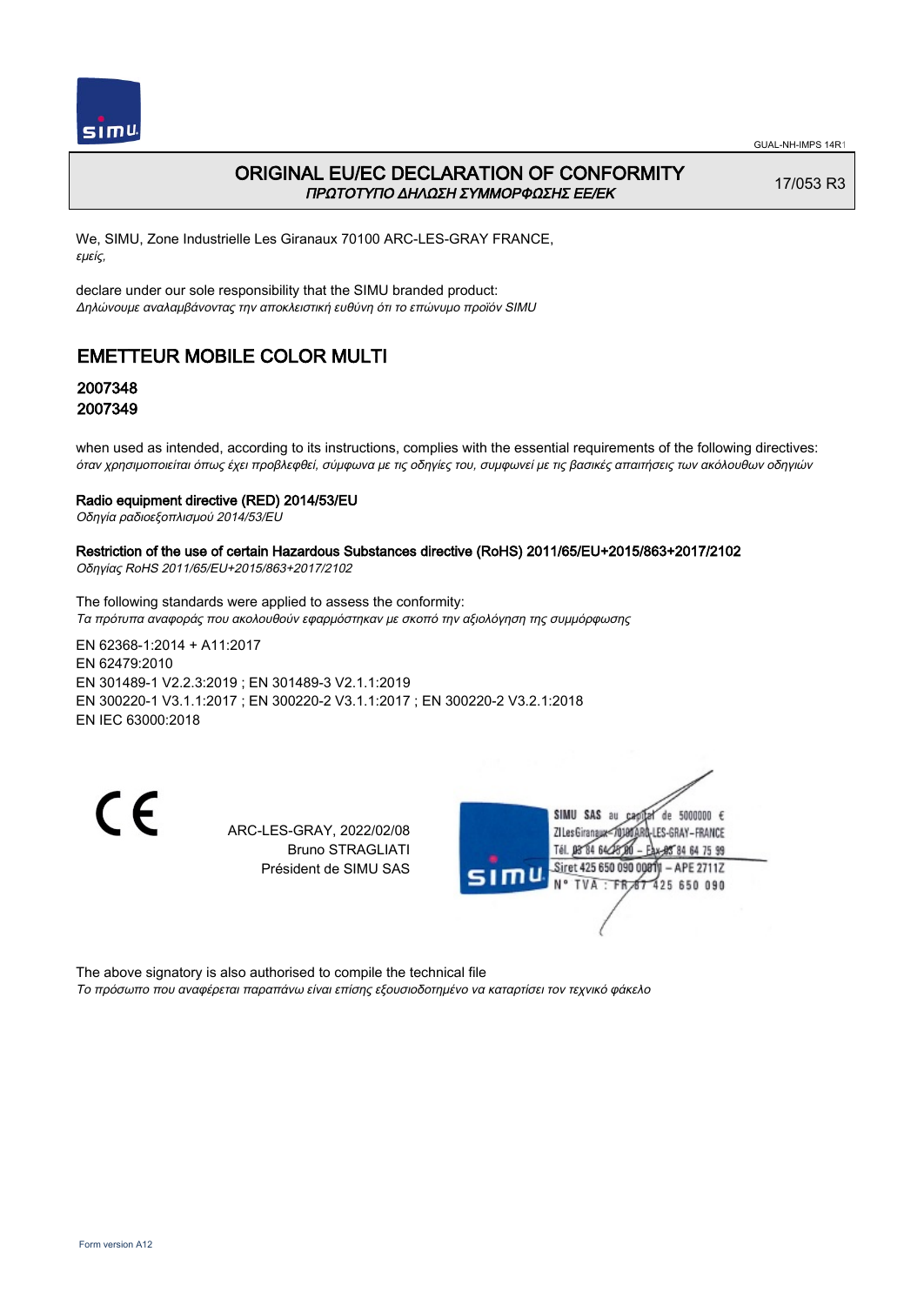

# ORIGINAL EU/EC DECLARATION OF CONFORMITY ORGINALNA EU/EC DEKLARACIJA O USKLAĐENOSTI

17/053 R3

We, SIMU, Zone Industrielle Les Giranaux 70100 ARC-LES-GRAY FRANCE, Mi,

declare under our sole responsibility that the SIMU branded product: izjavljujemo pod punom odgovornošču da je proizvod marke SIMU

# EMETTEUR MOBILE COLOR MULTI

# 2007348 2007349

when used as intended, according to its instructions, complies with the essential requirements of the following directives: ako se upotrebljava prema namjeni, prema važećim uputama, usklađen sa prijeko potrebnim zahtijevima slijedećih direktiva

### Radio equipment directive (RED) 2014/53/EU

Direktiva za radijsku opremu 2014/53/EU

### Restriction of the use of certain Hazardous Substances directive (RoHS) 2011/65/EU+2015/863+2017/2102

Direktiva RoHS 2011/65/EU+2015/863+2017/2102

The following standards were applied to assess the conformity: Slijedeće reference standarda se primjenjuju da se odredi usklađenost

EN 62368‑1:2014 + A11:2017 EN 62479:2010 EN 301489‑1 V2.2.3:2019 ; EN 301489‑3 V2.1.1:2019 EN 300220‑1 V3.1.1:2017 ; EN 300220‑2 V3.1.1:2017 ; EN 300220‑2 V3.2.1:2018 EN IEC 63000:2018

CE

ARC-LES-GRAY, 2022/02/08 Bruno STRAGLIATI Président de SIMU SAS



The above signatory is also authorised to compile the technical file Gore navedeni potpisnik također je ovlašten za sastavljanje tehničkog dokumenta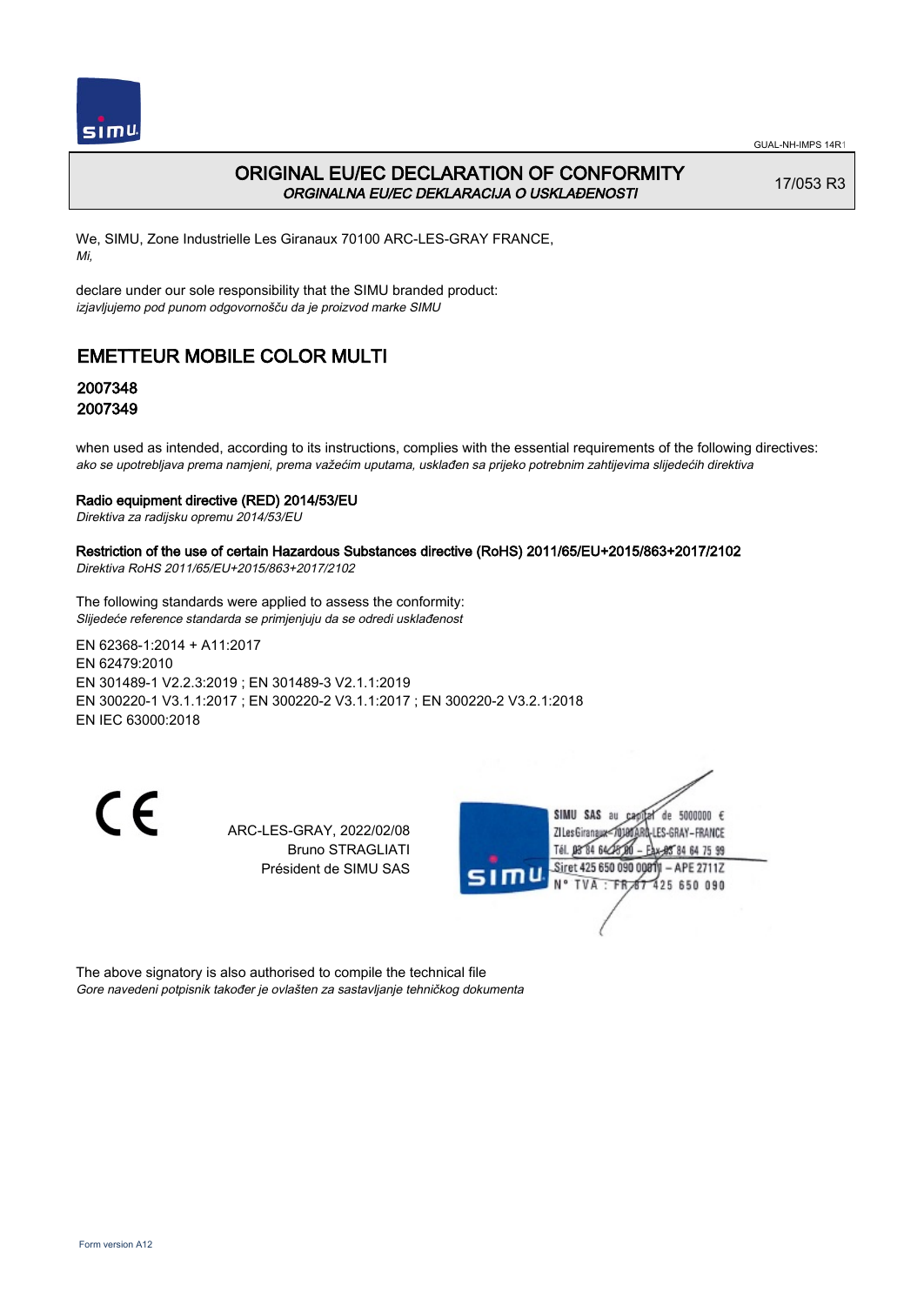

## ORIGINAL EU/EC DECLARATION OF CONFORMITY Eredeti EU/CE Megfelelőségi Nyilatkozat

17/053 R3

We, SIMU, Zone Industrielle Les Giranaux 70100 ARC-LES-GRAY FRANCE, Alulírott,

declare under our sole responsibility that the SIMU branded product: felelősségünk teljes tudatában kijelentjük, hogy a szóban forgó SIMU termék

# EMETTEUR MOBILE COLOR MULTI

## 2007348 2007349

when used as intended, according to its instructions, complies with the essential requirements of the following directives: megfelel, az alábbi irányelvekben megfogalmazott alapvető követelményeknek

#### Radio equipment directive (RED) 2014/53/EU

A rádióberendezésekről szóló irányelv 2014/53/EU

### Restriction of the use of certain Hazardous Substances directive (RoHS) 2011/65/EU+2015/863+2017/2102

RoHS irányelv 2011/65/EU+2015/863+2017/2102

The following standards were applied to assess the conformity: A megfelelőség biztosításának érdekében az alábbi szabványok kerültek alkalmazásra

EN 62368‑1:2014 + A11:2017 EN 62479:2010 EN 301489‑1 V2.2.3:2019 ; EN 301489‑3 V2.1.1:2019 EN 300220‑1 V3.1.1:2017 ; EN 300220‑2 V3.1.1:2017 ; EN 300220‑2 V3.2.1:2018 EN IEC 63000:2018

CE

ARC-LES-GRAY, 2022/02/08 Bruno STRAGLIATI Président de SIMU SAS



The above signatory is also authorised to compile the technical file A fent említett aláíró is jogosult a műszaki dokumentáció összeállítására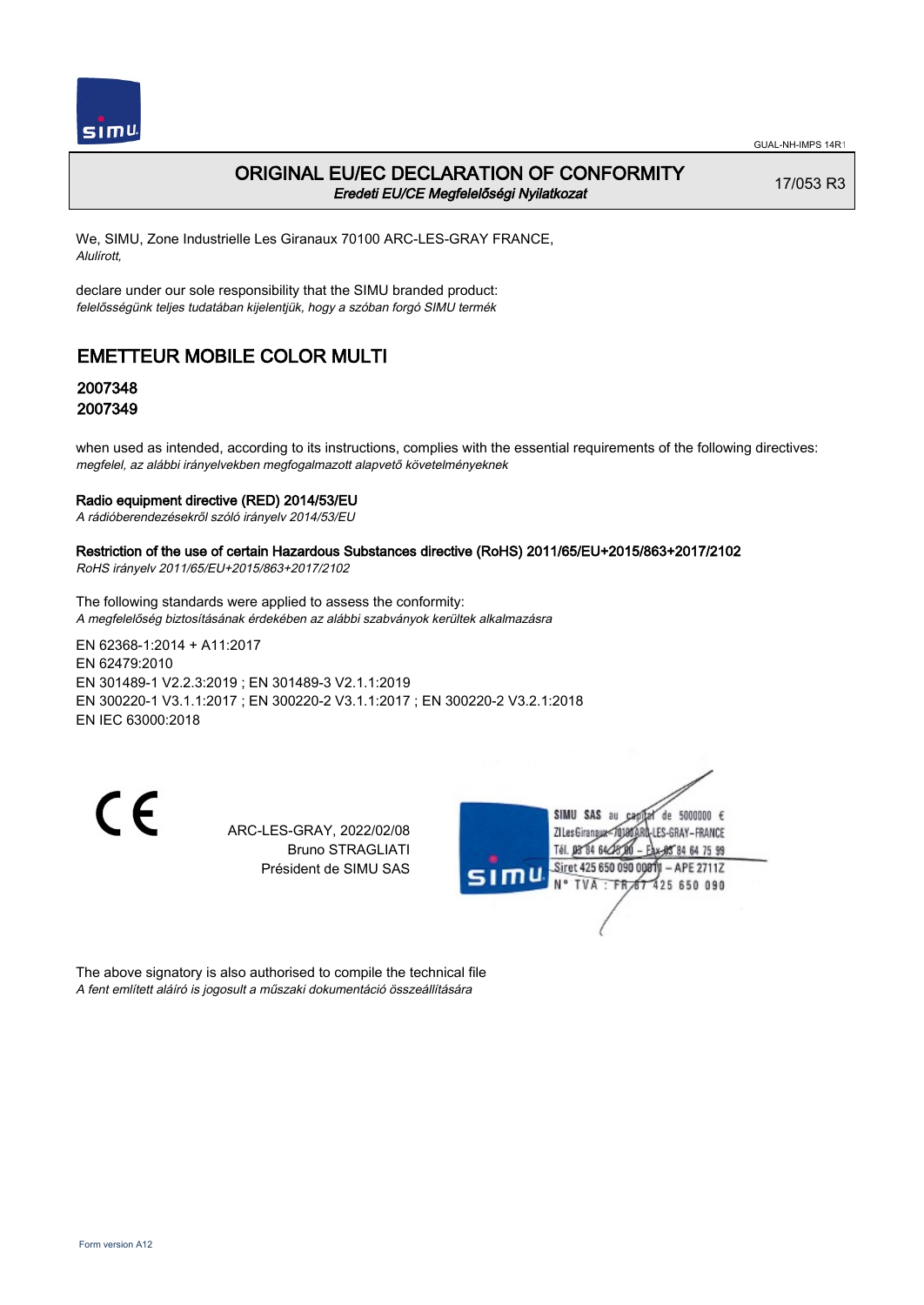

## ORIGINAL EU/EC DECLARATION OF CONFORMITY ORIGINALI ES/EB ATITIKTIES DEKLARACIJA

17/053 R3

We, SIMU, Zone Industrielle Les Giranaux 70100 ARC-LES-GRAY FRANCE, Mes,

declare under our sole responsibility that the SIMU branded product: atsakingai deklaruojame, kad SIMU kompanijos produktas

# EMETTEUR MOBILE COLOR MULTI

## 2007348 2007349

when used as intended, according to its instructions, complies with the essential requirements of the following directives: naudojamas pagal paskirtį, pagal gamintojo instrukcijas, atitinka esminius šių Direktyvų reikalavimus

#### Radio equipment directive (RED) 2014/53/EU

Radijo ryšio įrenginių direktyva 2014/53/EU

### Restriction of the use of certain Hazardous Substances directive (RoHS) 2011/65/EU+2015/863+2017/2102

PMNA (RoHS) direktyva 2011/65/EU+2015/863+2017/2102

The following standards were applied to assess the conformity: Įverinti deklaruojamą atitiktį buvo taikomi toliau nurodyti standartai

EN 62368‑1:2014 + A11:2017 EN 62479:2010 EN 301489‑1 V2.2.3:2019 ; EN 301489‑3 V2.1.1:2019 EN 300220‑1 V3.1.1:2017 ; EN 300220‑2 V3.1.1:2017 ; EN 300220‑2 V3.2.1:2018 EN IEC 63000:2018

CE

ARC-LES-GRAY, 2022/02/08 Bruno STRAGLIATI Président de SIMU SAS



The above signatory is also authorised to compile the technical file Asmuo, pasirašęs šią deklaraciją, taip pat turi įgaliojimą sudaryti techninę bylą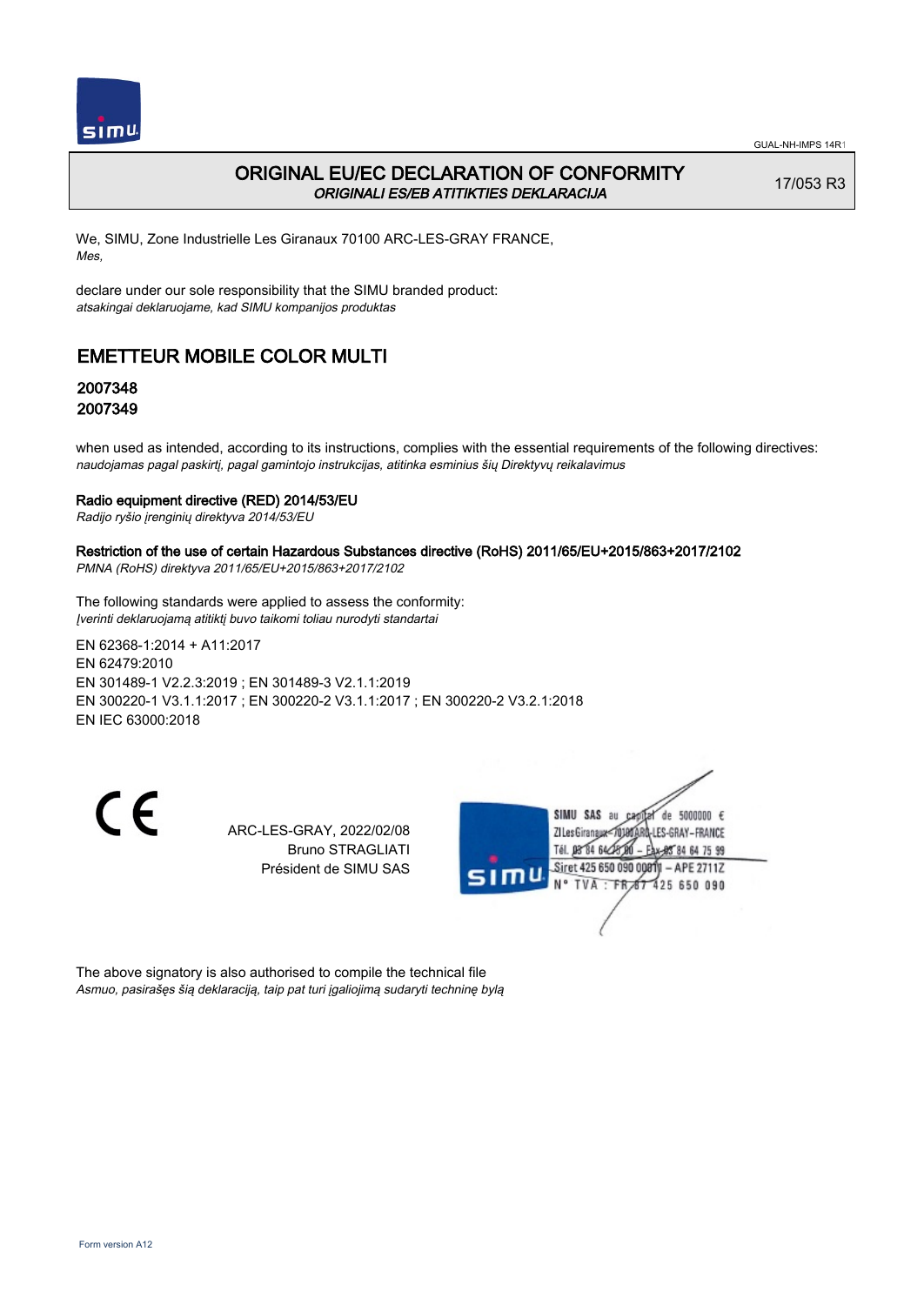

# ORIGINAL EU/EC DECLARATION OF CONFORMITY ES/EK ATBILSTĪBAS DEKLARĀCIJA

17/053 R3

We, SIMU, Zone Industrielle Les Giranaux 70100 ARC-LES-GRAY FRANCE, Mēs,

declare under our sole responsibility that the SIMU branded product: ar pilnu atbildību, apliecinām, ka SIMU zīmola produkti,

# EMETTEUR MOBILE COLOR MULTI

## 2007348 2007349

when used as intended, according to its instructions, complies with the essential requirements of the following directives: ja tie tiek lietoti saskaņā ar norādījumiem, atbilst šo direktīvu pamatprasībām

### Radio equipment directive (RED) 2014/53/EU

Direktīva par radioiekārtu pieejamību tirgū 2014/53/EU

#### Restriction of the use of certain Hazardous Substances directive (RoHS) 2011/65/EU+2015/863+2017/2102

RoHs Direktīva par dažādu bīstamu vielu izmantošanas ierobežošanu elektriskās un elektroniskās iekārtās 2011/65/EU+2015/863+2017/2102

The following standards were applied to assess the conformity: Atbilstības deklarācijas novērtēšanai tiek pielietoti sekojoši standarti

EN 62368‑1:2014 + A11:2017 EN 62479:2010 EN 301489‑1 V2.2.3:2019 ; EN 301489‑3 V2.1.1:2019 EN 300220‑1 V3.1.1:2017 ; EN 300220‑2 V3.1.1:2017 ; EN 300220‑2 V3.2.1:2018 EN IEC 63000:2018

 $\epsilon$ 

ARC-LES-GRAY, 2022/02/08 Bruno STRAGLIATI Président de SIMU SAS



The above signatory is also authorised to compile the technical file Iepriekš minētā persona ir pilnvarota sastādīt tehnisko dokumentāciju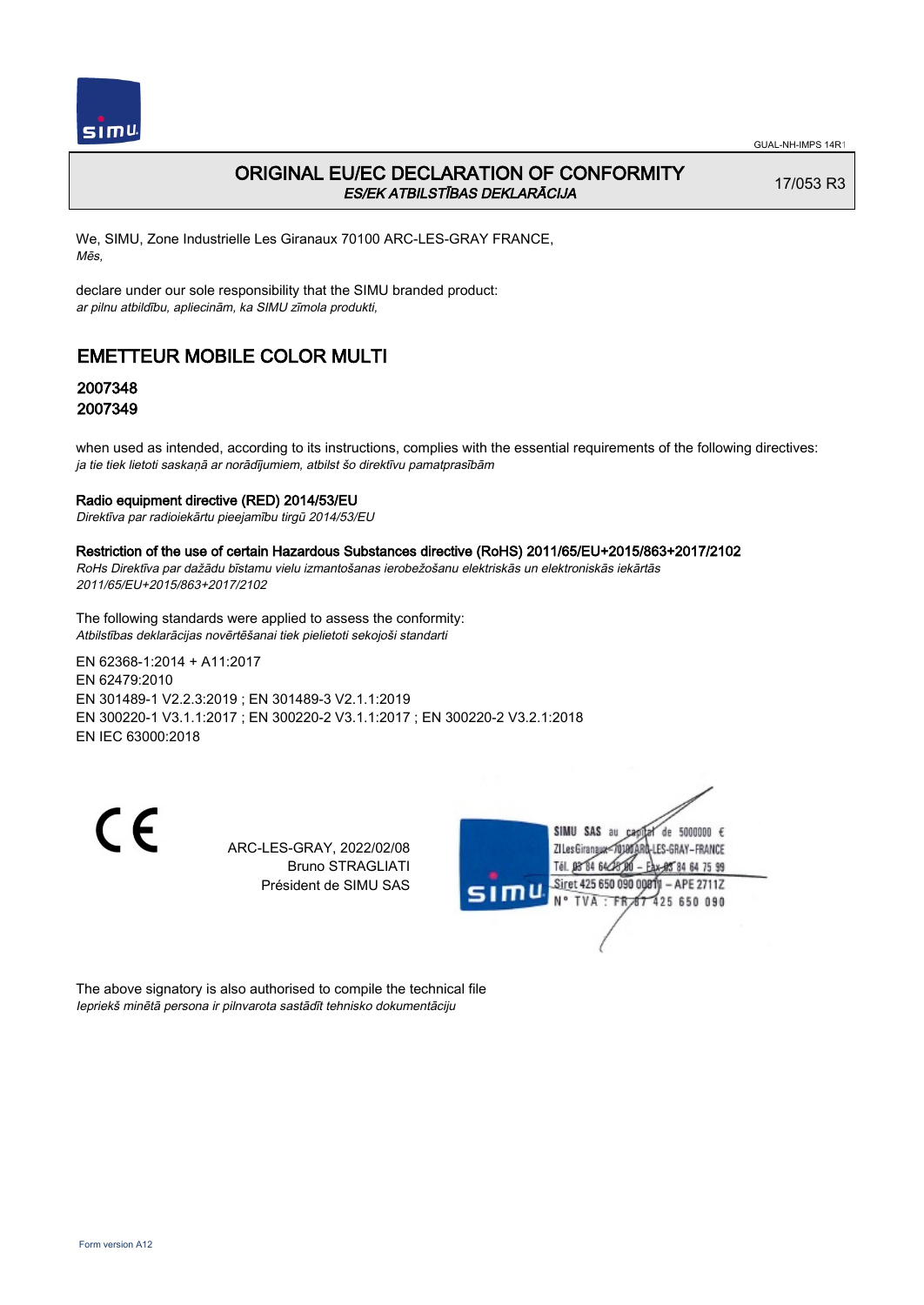

# ORIGINAL EU/EC DECLARATION OF CONFORMITY OORSPRONKELIJKE EU/EG-CONFORMITEITSVERKLARING

17/053 R3

We, SIMU, Zone Industrielle Les Giranaux 70100 ARC-LES-GRAY FRANCE, Wij,

declare under our sole responsibility that the SIMU branded product: verklaren op eigen verantwoordelijkheid dat het produkt van het SIMU

# EMETTEUR MOBILE COLOR MULTI

## 2007348 2007349

when used as intended, according to its instructions, complies with the essential requirements of the following directives: wanneer gebruikt voor de juiste toepassing voldoet aan de essentiële eisen van de volgende richtlijnen

### Radio equipment directive (RED) 2014/53/EU

Richtlijn radioapparatuur 2014/53/EU

# Restriction of the use of certain Hazardous Substances directive (RoHS) 2011/65/EU+2015/863+2017/2102

RoHS Richtlijn 2011/65/EU+2015/863+2017/2102

The following standards were applied to assess the conformity: De volgende referentiestandaarden worden toegepast om de overeenstemming te evalueren

EN 62368‑1:2014 + A11:2017 EN 62479:2010 EN 301489‑1 V2.2.3:2019 ; EN 301489‑3 V2.1.1:2019 EN 300220‑1 V3.1.1:2017 ; EN 300220‑2 V3.1.1:2017 ; EN 300220‑2 V3.2.1:2018 EN IEC 63000:2018

CE

ARC-LES-GRAY, 2022/02/08 Bruno STRAGLIATI Président de SIMU SAS



The above signatory is also authorised to compile the technical file De bovengenoemde persoon is ook bevoegd om het technisch dossier samen te stellen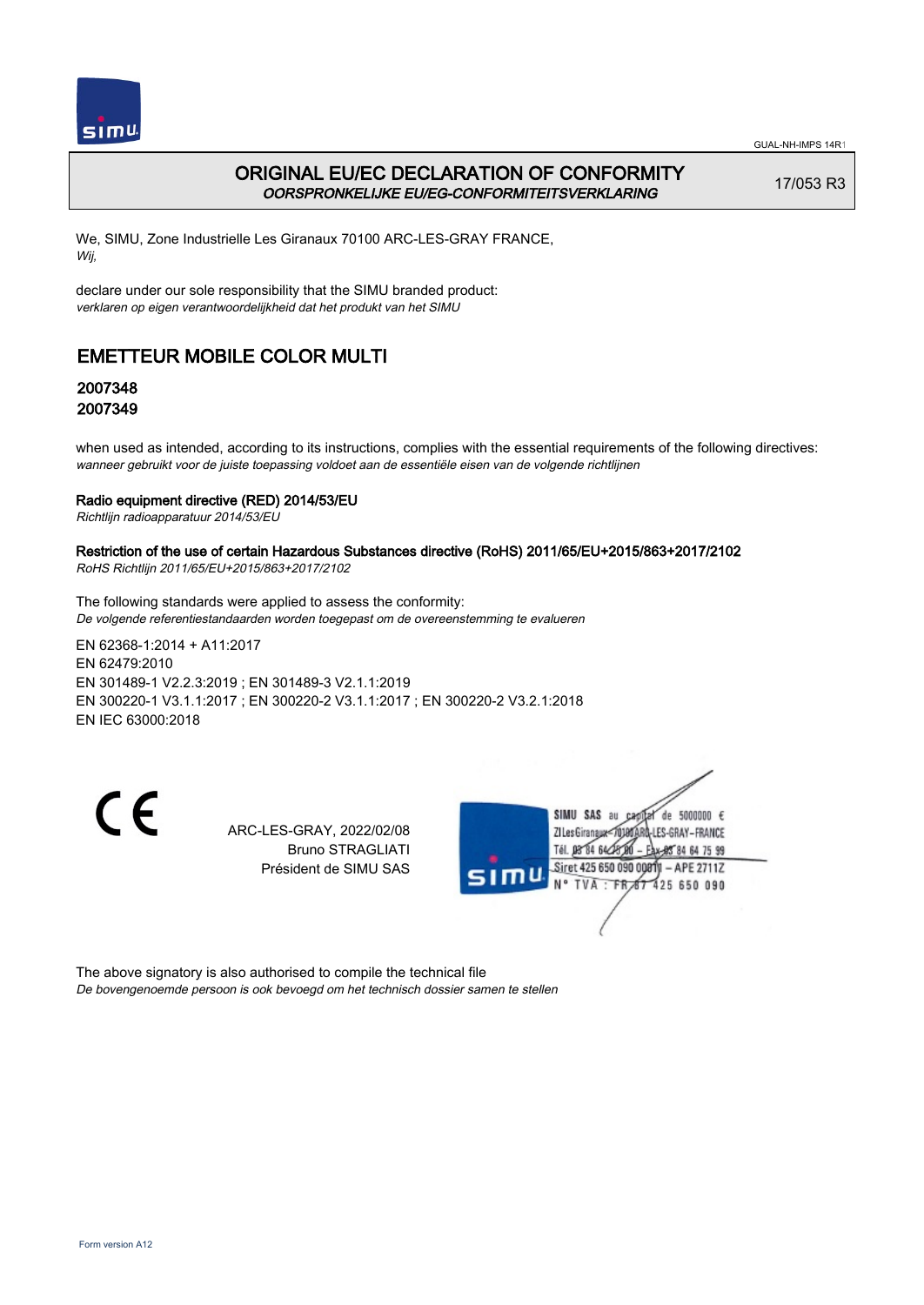

## ORIGINAL EU/EC DECLARATION OF CONFORMITY ORIGINAL EU / CE - ERKLÆRING

17/053 R3

We, SIMU, Zone Industrielle Les Giranaux 70100 ARC-LES-GRAY FRANCE, Vi,

declare under our sole responsibility that the SIMU branded product: erklærer under vårt eneansvar at SIMU merket produkt

# EMETTEUR MOBILE COLOR MULTI

## 2007348 2007349

when used as intended, according to its instructions, complies with the essential requirements of the following directives: når de brukes som forutsatt, i henhold til sin instruks, i samsvar med de grunnlegende kravene i følgende direktiver

### Radio equipment directive (RED) 2014/53/EU

Radioutstyr direktivet 2014/53/EU

### Restriction of the use of certain Hazardous Substances directive (RoHS) 2011/65/EU+2015/863+2017/2102

RoHS-direktivet 2011/65/EU+2015/863+2017/2102

The following standards were applied to assess the conformity: Følgende referansestandarder ble brukt for å vurdere samsvar

EN 62368‑1:2014 + A11:2017 EN 62479:2010 EN 301489‑1 V2.2.3:2019 ; EN 301489‑3 V2.1.1:2019 EN 300220‑1 V3.1.1:2017 ; EN 300220‑2 V3.1.1:2017 ; EN 300220‑2 V3.2.1:2018 EN IEC 63000:2018

CE

ARC-LES-GRAY, 2022/02/08 Bruno STRAGLIATI Président de SIMU SAS



The above signatory is also authorised to compile the technical file Ovennevnte underskrevet fullmakt til å utarbeide den tekniske dokumentasjonen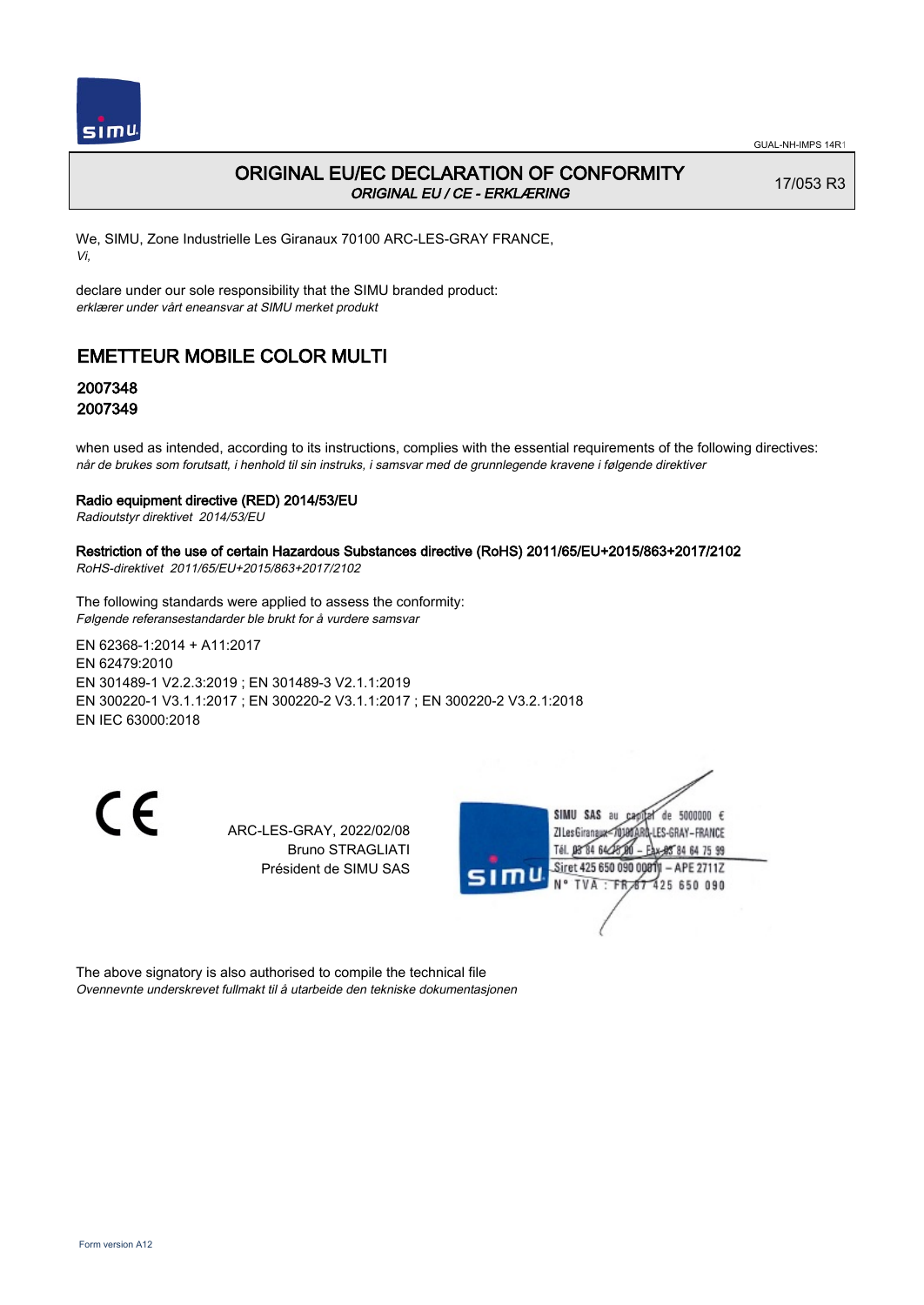

# ORIGINAL EU/EC DECLARATION OF CONFORMITY ORYGINALNA DEKLARACJA ZGODNOŚCI UE/WE

17/053 R3

We, SIMU, Zone Industrielle Les Giranaux 70100 ARC-LES-GRAY FRANCE, My,

declare under our sole responsibility that the SIMU branded product: deklarujemy z pełną odpowiedzialnością, że produkt oznaczony marką SIMU

# EMETTEUR MOBILE COLOR MULTI

# 2007348 2007349

when used as intended, according to its instructions, complies with the essential requirements of the following directives: gdy jest używany zgodnie z przeznaczeniem i instrukcjami, spełnia podstawowe wymagania następujących Dyrektyw

### Radio equipment directive (RED) 2014/53/EU

Dyrektywa o urządzeniach radiowych 2014/53/EU

### Restriction of the use of certain Hazardous Substances directive (RoHS) 2011/65/EU+2015/863+2017/2102

Dyrektywa RoHS 2011/65/EU+2015/863+2017/2102

The following standards were applied to assess the conformity: Do oceny zgodności zostały zastosowane następujące normy

EN 62368‑1:2014 + A11:2017 EN 62479:2010 EN 301489‑1 V2.2.3:2019 ; EN 301489‑3 V2.1.1:2019 EN 300220‑1 V3.1.1:2017 ; EN 300220‑2 V3.1.1:2017 ; EN 300220‑2 V3.2.1:2018 EN IEC 63000:2018

CE

ARC-LES-GRAY, 2022/02/08 Bruno STRAGLIATI Président de SIMU SAS



The above signatory is also authorised to compile the technical file Osoba wskazana powyżej jest również upoważniony do przygotowania dokumentacji technicznej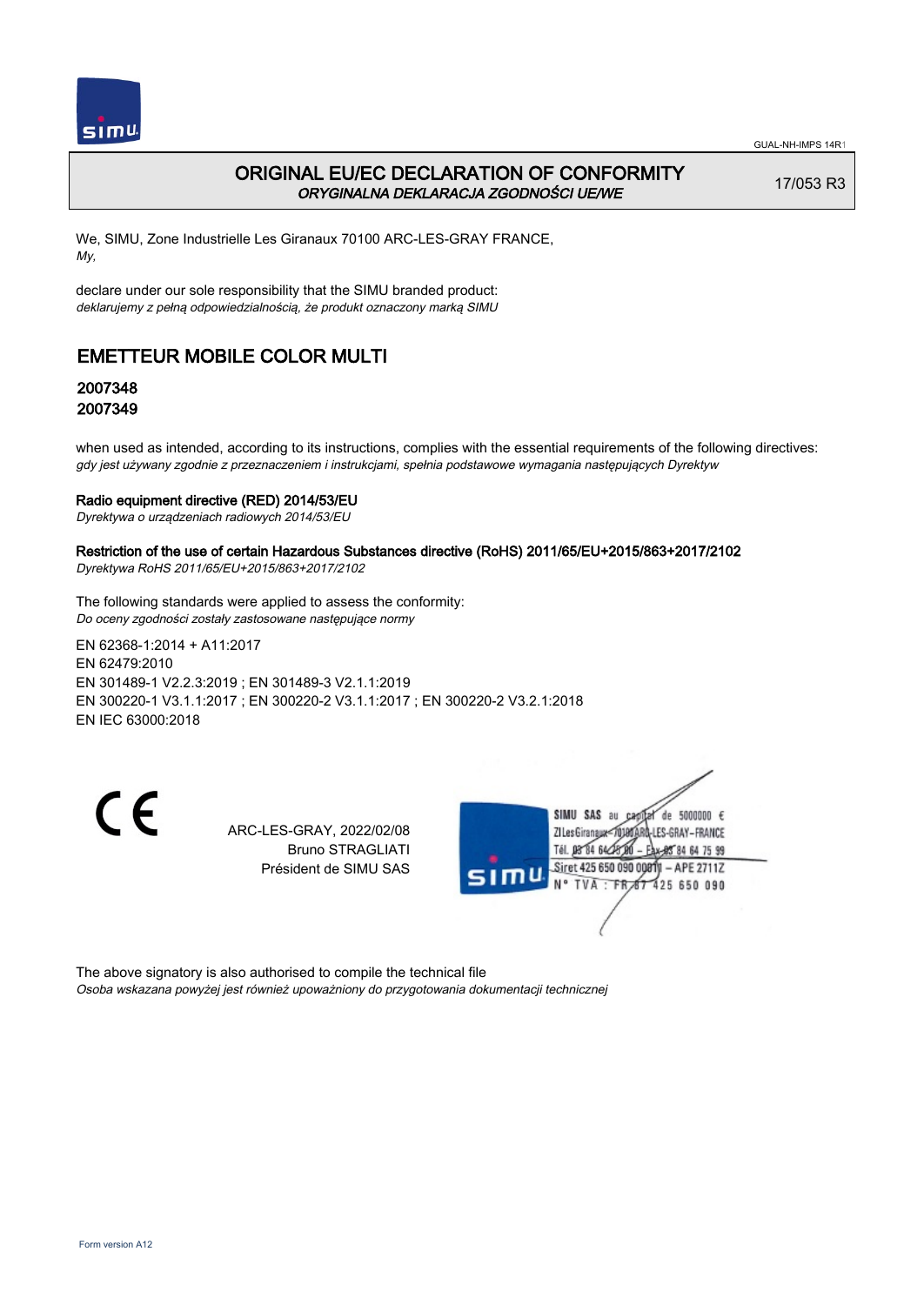

## ORIGINAL EU/EC DECLARATION OF CONFORMITY DECLARAÇÃO UE/CE DE CONFORMIDADE ORIGINAL

17/053 R3

We, SIMU, Zone Industrielle Les Giranaux 70100 ARC-LES-GRAY FRANCE, Nós,

declare under our sole responsibility that the SIMU branded product: declaramos sob nossa única responsabilidade que o dispositivo marca SIMU

# EMETTEUR MOBILE COLOR MULTI

## 2007348 2007349

when used as intended, according to its instructions, complies with the essential requirements of the following directives: Quando utilizado de acordo com sua a aplicação, segundo as suas instruções, cumpre os requisitos essenciais das seguintes diretivas

#### Radio equipment directive (RED) 2014/53/EU

Diretiva equipamentos de rádio 2014/53/EU

# Restriction of the use of certain Hazardous Substances directive (RoHS) 2011/65/EU+2015/863+2017/2102

Diretiva RoHS 2011/65/EU+2015/863+2017/2102

The following standards were applied to assess the conformity: As normas de referência apresentadas em seguida foram aplicadas para avaliar a conformidade

EN 62368‑1:2014 + A11:2017 EN 62479:2010 EN 301489‑1 V2.2.3:2019 ; EN 301489‑3 V2.1.1:2019 EN 300220‑1 V3.1.1:2017 ; EN 300220‑2 V3.1.1:2017 ; EN 300220‑2 V3.2.1:2018 EN IEC 63000:2018

CE

ARC-LES-GRAY, 2022/02/08 Bruno STRAGLIATI Président de SIMU SAS



The above signatory is also authorised to compile the technical file A pessoa nomeada acima também está autorizada a compilar o processo técnico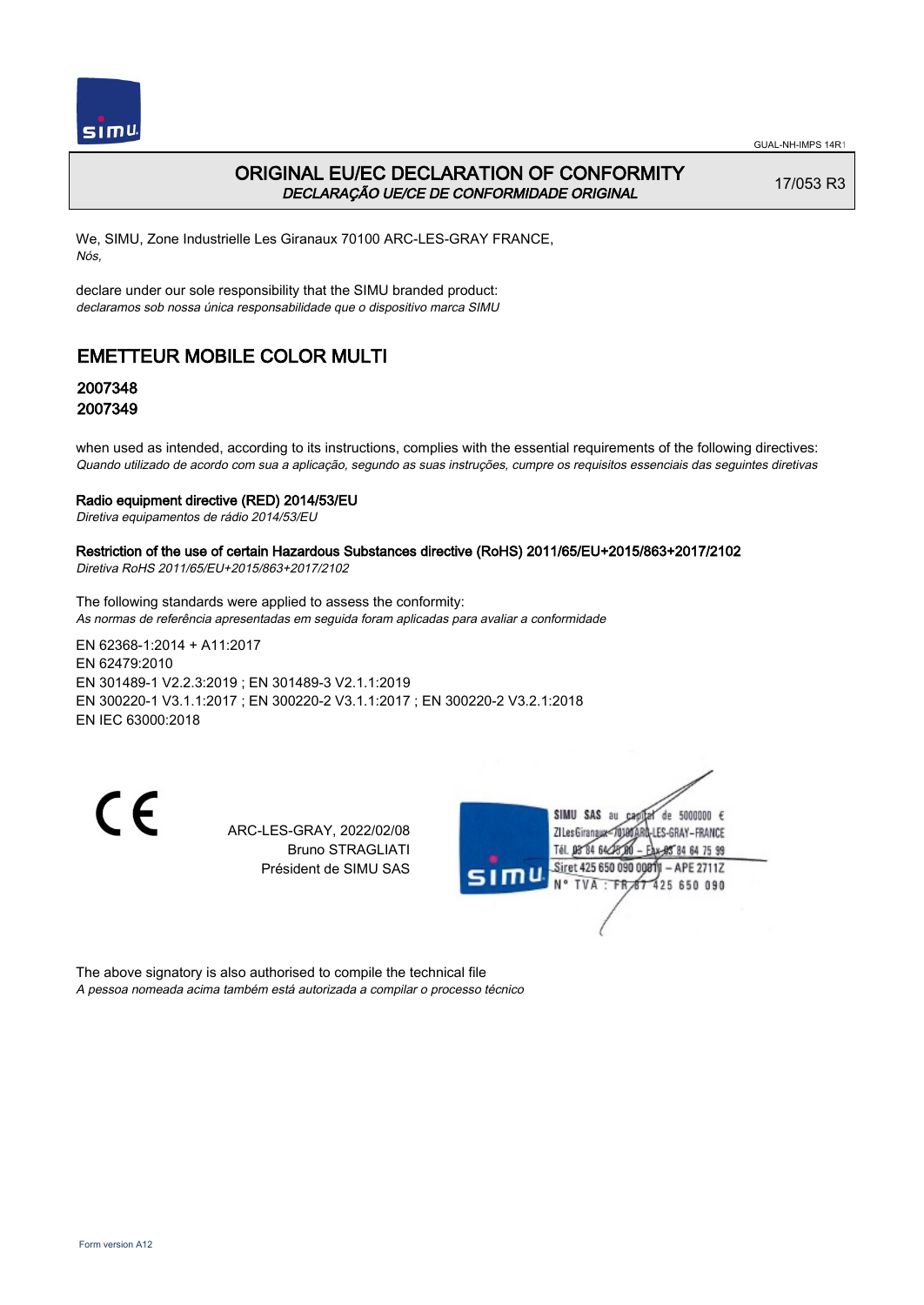

# ORIGINAL EU/EC DECLARATION OF CONFORMITY ORIGINAL EU/EC DECLARAIE DE CONFORMITATE

17/053 R3

We, SIMU, Zone Industrielle Les Giranaux 70100 ARC-LES-GRAY FRANCE, Noi,

declare under our sole responsibility that the SIMU branded product: declarăm pe propria răspundere că produsele marca SIMU

# EMETTEUR MOBILE COLOR MULTI

# 2007348 2007349

when used as intended, according to its instructions, complies with the essential requirements of the following directives: utilizate conform destinaiei lor, aa cum este descris în manualul de utilizare, sunt în conformitate cu cerinele eseniale ale următoarelor directive

### Radio equipment directive (RED) 2014/53/EU

Directiva privind echipamentele radio 2014/53/EU

### Restriction of the use of certain Hazardous Substances directive (RoHS) 2011/65/EU+2015/863+2017/2102

Directiva RoHS 2011/65/EU+2015/863+2017/2102

The following standards were applied to assess the conformity: Următoarele standarde de referină au fost aplicate pentru respectarea conformităii

EN 62368‑1:2014 + A11:2017 EN 62479:2010 EN 301489‑1 V2.2.3:2019 ; EN 301489‑3 V2.1.1:2019 EN 300220‑1 V3.1.1:2017 ; EN 300220‑2 V3.1.1:2017 ; EN 300220‑2 V3.2.1:2018 EN IEC 63000:2018

 $\epsilon$ 

ARC-LES-GRAY, 2022/02/08 Bruno STRAGLIATI Président de SIMU SAS



The above signatory is also authorised to compile the technical file Semnatarul de mai sus este, de asemenea, autorizat să întocmească dosarul tehnic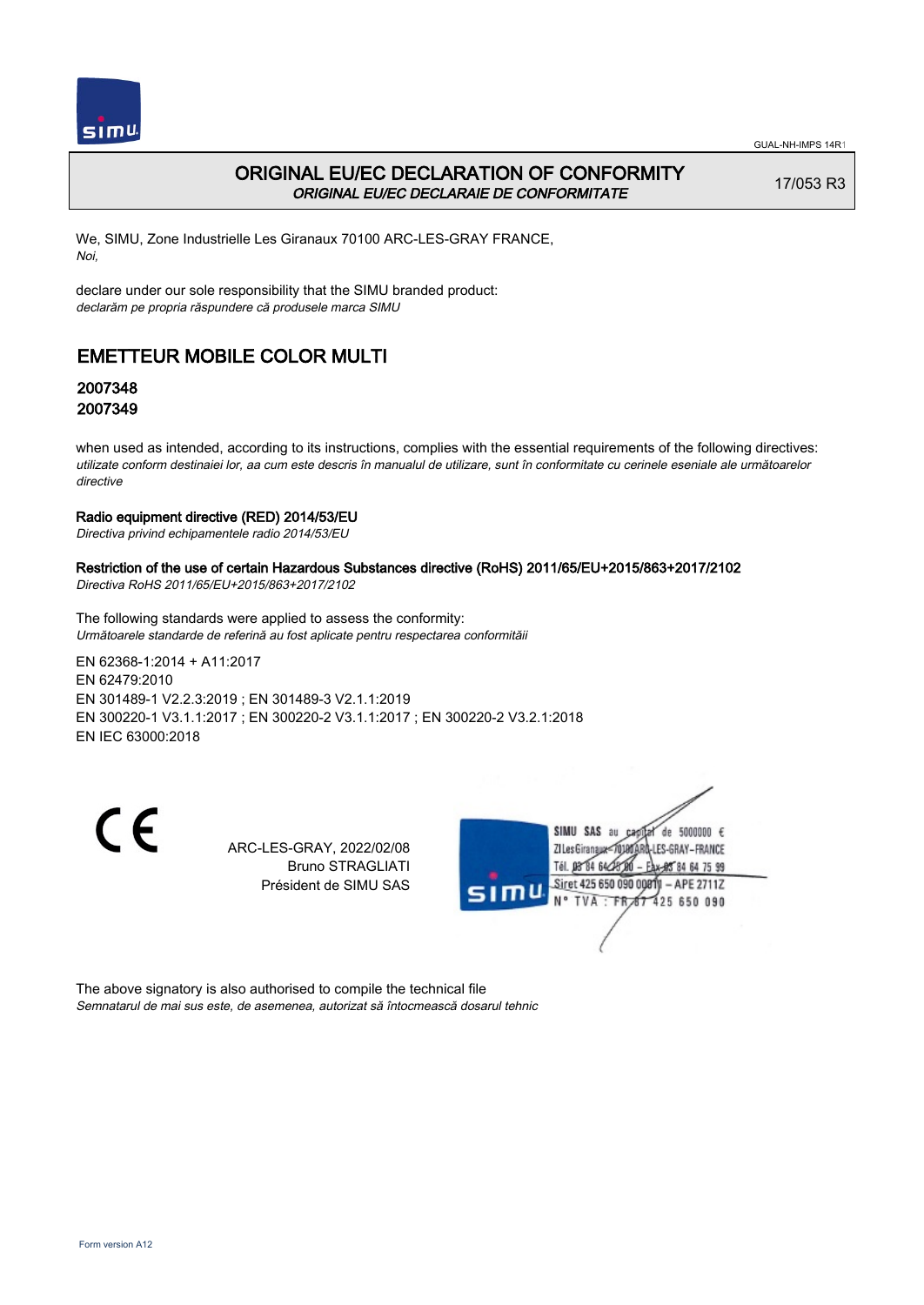

# ORIGINAL EU/EC DECLARATION OF CONFORMITY ORIGINAL EU/EG-FÖRSÄKRAN OM ÖVERENSSTÄMMELSE

17/053 R3

We, SIMU, Zone Industrielle Les Giranaux 70100 ARC-LES-GRAY FRANCE, Vi,

declare under our sole responsibility that the SIMU branded product: försäkrar på eget ansvar att produkten av varumärket SIMU

# EMETTEUR MOBILE COLOR MULTI

# 2007348 2007349

when used as intended, according to its instructions, complies with the essential requirements of the following directives: uppfyller de grundläggande kraven i följande direktiv när den används på det sätt som avses, i enlighet med bruksanvisningen

### Radio equipment directive (RED) 2014/53/EU

Direktivet om radioutrustning 2014/53/EU

## Restriction of the use of certain Hazardous Substances directive (RoHS) 2011/65/EU+2015/863+2017/2102

RoHS-direktivet 2011/65/EU+2015/863+2017/2102

The following standards were applied to assess the conformity: Följande referensnormer har tillämpats för att göra en bedömning av överensstämmelsen

EN 62368‑1:2014 + A11:2017 EN 62479:2010 EN 301489‑1 V2.2.3:2019 ; EN 301489‑3 V2.1.1:2019 EN 300220‑1 V3.1.1:2017 ; EN 300220‑2 V3.1.1:2017 ; EN 300220‑2 V3.2.1:2018 EN IEC 63000:2018

CE

ARC-LES-GRAY, 2022/02/08 Bruno STRAGLIATI Président de SIMU SAS



The above signatory is also authorised to compile the technical file Den person som anges ovan är också behörig att ställa samman den tekniska dokumentationen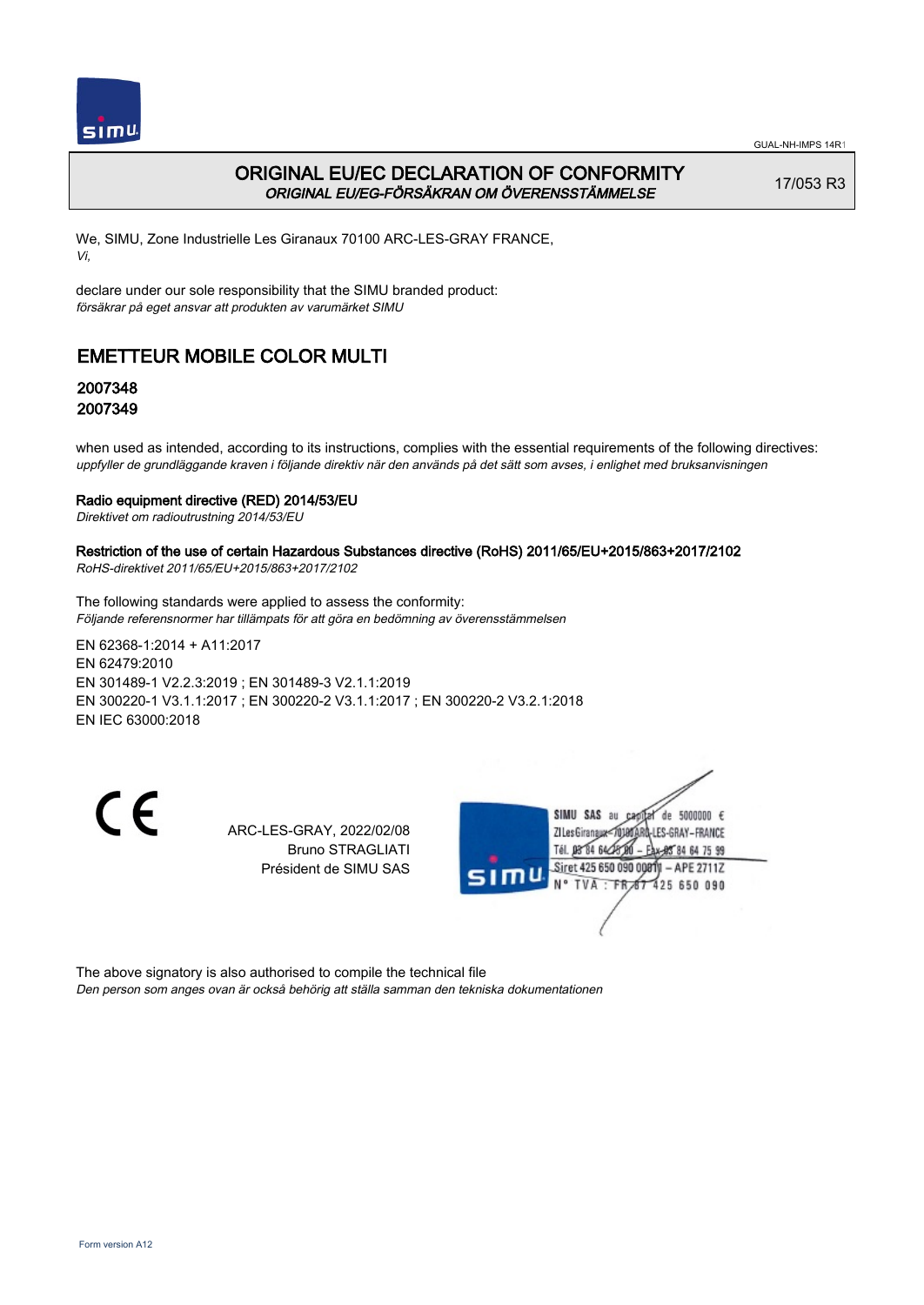

# ORIGINAL EU/EC DECLARATION OF CONFORMITY ORIGINÁLNE VYHLÁSENIE EU/ES O ZHODE

17/053 R3

We, SIMU, Zone Industrielle Les Giranaux 70100 ARC-LES-GRAY FRANCE, My,

declare under our sole responsibility that the SIMU branded product: vyhlasujeme na svoju výlučnú zodpovednosť, že výrobok značky SIMU

# EMETTEUR MOBILE COLOR MULTI

## 2007348 2007349

when used as intended, according to its instructions, complies with the essential requirements of the following directives: ak je používaný v súlade s účelom použitia a s návodom, spĺňa základné požiadavky týchto smerníc

### Radio equipment directive (RED) 2014/53/EU

Smernica o sprístupňovaniu rádiových zariadení na trhu 2014/53/EU

#### Restriction of the use of certain Hazardous Substances directive (RoHS) 2011/65/EU+2015/863+2017/2102

Smernica o obmedzení používania určitých nebezpečných látok v elektrických a elektronických zariadeniach 2011/65/EU+2015/863+2017/2102

The following standards were applied to assess the conformity: Pre posúdenie zhody boli použité následujúce normy

EN 62368‑1:2014 + A11:2017 EN 62479:2010 EN 301489‑1 V2.2.3:2019 ; EN 301489‑3 V2.1.1:2019 EN 300220‑1 V3.1.1:2017 ; EN 300220‑2 V3.1.1:2017 ; EN 300220‑2 V3.2.1:2018 EN IEC 63000:2018

 $\epsilon$ 

ARC-LES-GRAY, 2022/02/08 Bruno STRAGLIATI Président de SIMU SAS



The above signatory is also authorised to compile the technical file uvedená osoba je tiež osoba zodpovedná za vypracovanie technickej dokumentácie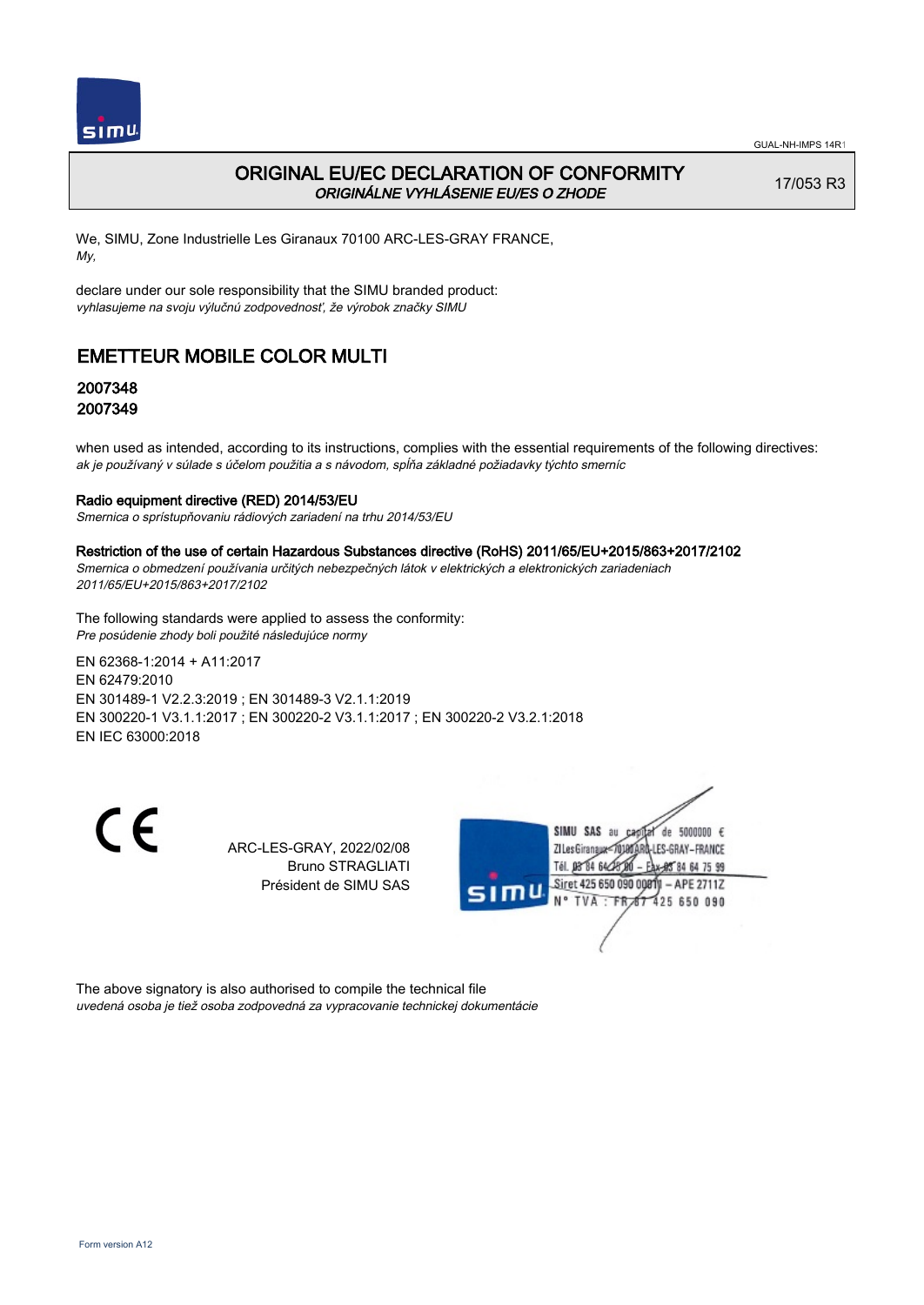

## ORIGINAL EU/EC DECLARATION OF CONFORMITY IZJAVA O SKLADNOSTI / IZJAVA O LASTNOSTIH

17/053 R3

We, SIMU, Zone Industrielle Les Giranaux 70100 ARC-LES-GRAY FRANCE, Mi,

declare under our sole responsibility that the SIMU branded product: S polno odgovornostjo izjavljamo, da izdelki blagovne znamke SIMU

# EMETTEUR MOBILE COLOR MULTI

## 2007348 2007349

when used as intended, according to its instructions, complies with the essential requirements of the following directives: ko se uporabljajo v skladu z namembnostjo in navodili, ustrezajo bistvenim zahtevam naslednjih direktiv

### Radio equipment directive (RED) 2014/53/EU

Ditrektiva o Radijski opremi 2014/53/EU

### Restriction of the use of certain Hazardous Substances directive (RoHS) 2011/65/EU+2015/863+2017/2102

Direktiva RoHS 2011/65/EU+2015/863+2017/2102

The following standards were applied to assess the conformity: Za preverjanje skladnosti so bili uporabljeni naslednji standardi

EN 62368‑1:2014 + A11:2017 EN 62479:2010 EN 301489‑1 V2.2.3:2019 ; EN 301489‑3 V2.1.1:2019 EN 300220‑1 V3.1.1:2017 ; EN 300220‑2 V3.1.1:2017 ; EN 300220‑2 V3.2.1:2018 EN IEC 63000:2018

CE

ARC-LES-GRAY, 2022/02/08 Bruno STRAGLIATI Président de SIMU SAS



The above signatory is also authorised to compile the technical file Podpisnik, naveden zgoraj, je pooblaščen tudi za pripravo tehnične dokumentacije